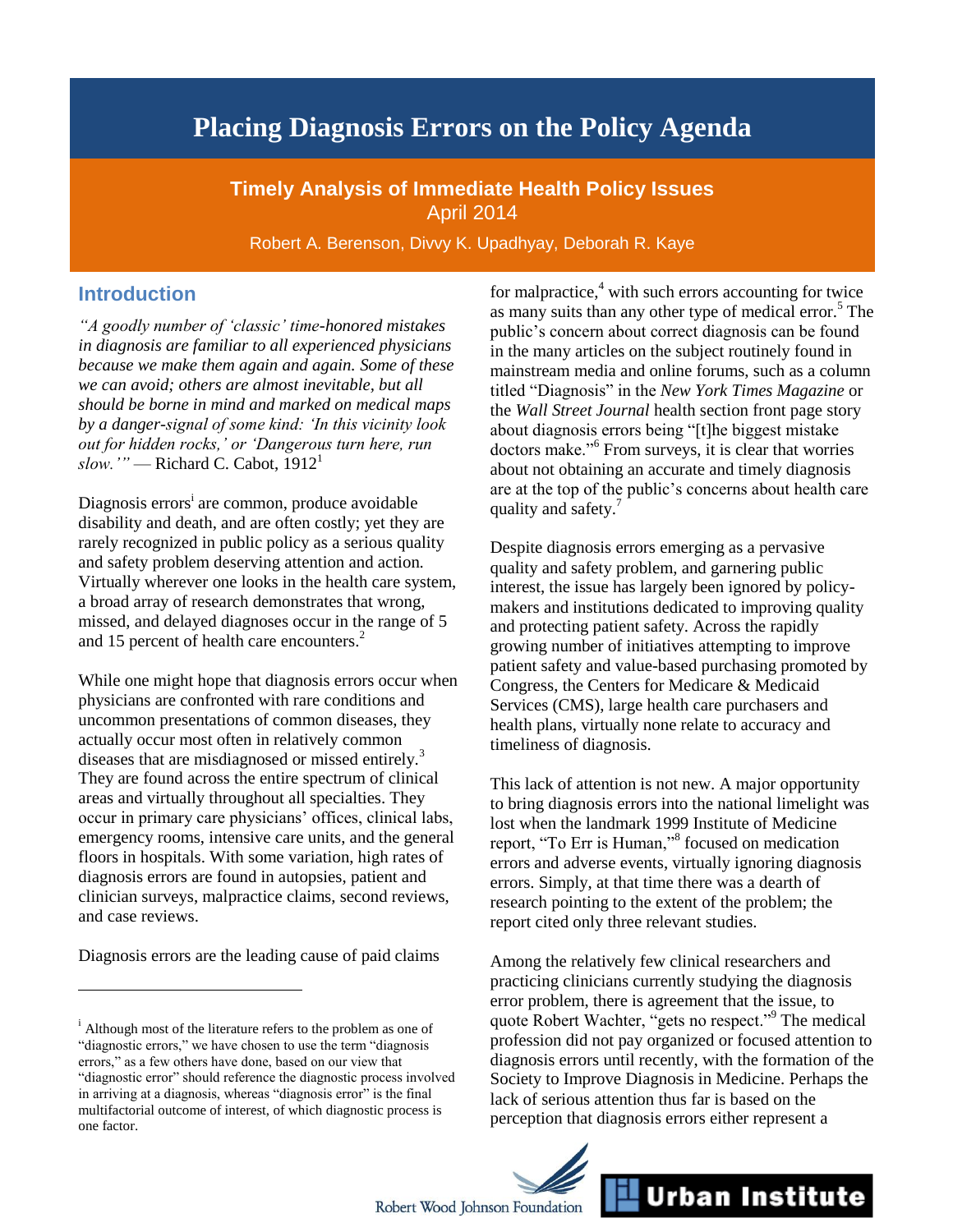simple lack of clinical knowledge, or reflect individual cognitive biases in processing information.<sup>10</sup> They seem to be considered inevitable and certainly difficult to demonstrate. In contrast to medication errors where fixes such as physician order entry systems had been tested and proved successful, there have not been ready approaches to address the much more complex problem of diagnosis errors.<sup>11</sup>

Only in recent years have patient safety researchers focused seriously on the possibility of reducing diagnosis errors by substantially improving clinicians' diagnostic thought processes.<sup>12</sup> Similarly, the belief that diagnosis errors reflect hard-to-change cognitive biases has obscured the view that diagnosis errors represent remediable systems problems, as strongly promulgated in "To Err is Human."<sup>13</sup>

At the same time, the field of quality performance measurement has gained considerable momentum through health care purchaser and consumer interest in promoting accountability, quality improvement activities, and provider choice. Unfortunately, one of the unanticipated outcomes of the growing reliance on performance measurement is that quality and safety problems that are not easily amenable to measurement are often ignored, certainly in public policy. The challenges of measuring diagnosis errors, especially in real time, are daunting. Many individuals go to their graves with significant missed or incorrect diagnoses. Some of these errors are discovered only at autopsy, now infrequently performed in the U.S. This means, that at least in the near term, the diagnosis error problem must likely be addressed without much reliance on performance measures. Other approaches are available and can be fostered if we have the will to push them forward.

*"…one of the unanticipated outcomes of the growing reliance on performance measurement is that quality and safety problems not easily amenable to measurement are often ignored, certainly in public policy."*

This paper explores the challenge of measuring diagnosis errors and why it is difficult to estimate the extent of the problem. We present the different reasons such errors are common, briefly exploring the growing science of cognitive bias leading to error and what might be done to reduce their effects. We review the potential of electronic health records (EHR) and artificial intelligence, which offer promise—and pitfalls. We conclude by observing that there is a

paucity of serious policy recommendations to reduce diagnosis errors, but offer a number of suggestions for placing the issue on the policy agenda.

# **The Nature and Extent of the Diagnosis Error Problem**

*"Mistakes in diagnosis may be due to various causes to inherent obscurity of signs and symptoms of disease, to misleading statements by patients or malingerers, or to our imperfect physiological knowledge; but in addition to these inherent causes of error, mistakes too frequently arise from the carelessness or the ignorance of the surgeon. We may, perhaps, divide medical men into two classes, those who are overcautious and those who are overconfident."*— William Cadge, 1891 (Excerpt from a speech read at East Anglian Branch meeting of the British Medical Society.)<sup>14</sup>

Because making correct diagnoses is a core element of the practice of medicine, it is not surprising that the challenge of incorrect or missed diagnoses has been observed going far back into the history of medicine. While the problem has been acknowledged, it has been hard to quantify. Part of the challenge relates to the broad definition of what is considered a diagnosis error. Most clinical researchers, addressing the subject, consider "diagnosis error" to be a wrong, missed, or delayed diagnosis.<sup>15</sup> Complicating the matter is that some diagnosis errors lead to harm, while most do not. Measurement ideally would sort between both presence of error and degree of harm, and could tell us whether the harm could have been prevented or lessened by accurate and timely diagnosis.

A further challenge in estimating the extent of the problem is that some would also expand the definition of diagnosis error to include the growing recognition of the problem of overdiagnosis, which includes providing a new, diagnostic label to common, relatively minor symptoms as well as finding real diagnoses that are unlikely to cause harm.<sup>16</sup> These forms of overdiagnosis can lead to increased health care utilization and costs, clinical labeling with possible insurance and employment repercussions, and deleterious "downstream" consequences caused by unnecessary testing and treatments increasing anxiety and decreasing the quality of life. An increasingly recognized clinical area where overdiagnosis is viewed by many clinicians and researchers as a problem is in the diagnosis of some usually indolent forms of cancer (e.g., prostate, thyroid, breast, and  $\text{lung})^{17}$  as suggested by the recent Canadian randomized trial casting doubt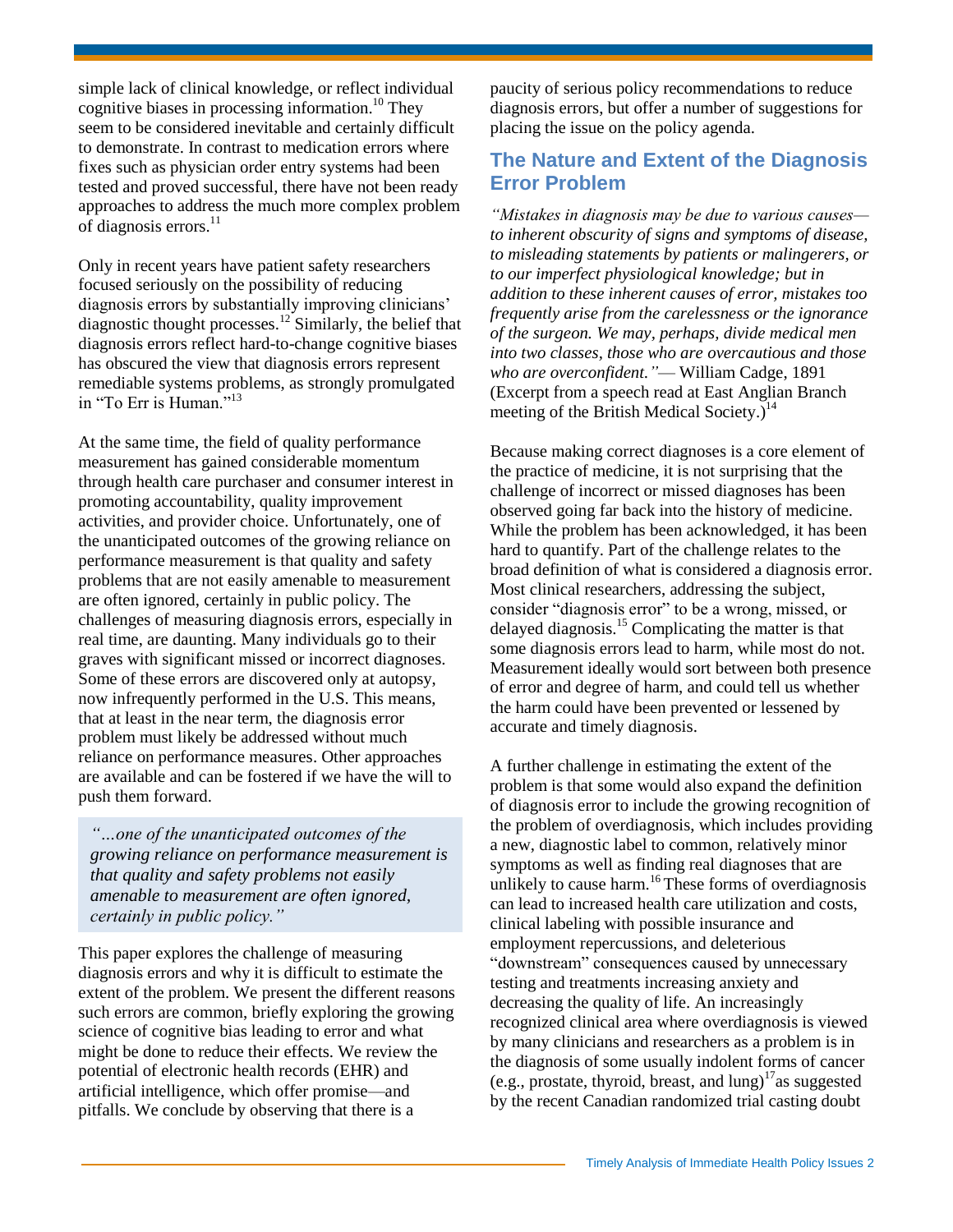on the benefits of mammography screening.<sup>18</sup>

One of the first attempts to quantify the extent of diagnosis errors came nearly three decades ago in the landmark Harvard Medical Practice study, in which clinicians reviewed 30,195 randomly selected medical records in 51 New York state hospitals in 1984. Adverse events were found in 3.7 percent of the hospitalizations, 14.0 percent of which were attributable to diagnosis errors—the third most common reason for an adverse event, preceded by errors found during procedures, and in failures to take necessary preventive measures.<sup>19</sup>

At about the same time, autopsy studies were advanced as a gold standard for measuring diagnosis errors. In a paper reviewing 53 autopsy series performed from 1966 to 2002, researchers estimated that of the annual deaths occurring in U.S. hospitals (850,000), at least 8.4 percent of deaths occurred without a major clinical diagnosis (71,400), and half of these (34,850) could have been prevented if misdiagnosis had not occurred.<sup>20</sup>

Consistent with the recent discovery of diagnosis errors, Mark Graber, one of the leading clinical researchers in the field, reviewed several approaches that might be used to measure the nature and extent of diagnosis errors (see "Research Approaches to Measure the Nature and Extent of Diagnosis Errors" on page 4).

Unfortunately, there are many limitations to reliance on these potential research approaches. Unlike most health care quality performance measures in use, these are not based on submitted claims, and therefore raise major data collection challenges. The high cost of data collection for many of these approaches, for example, makes them prohibitive for routine use. And although tools are being developed to more efficiently search for relevant information in EHRs, the record itself may not reveal a delayed or missed diagnosis, as it does a clinical indication for ordering a guideline-based test or procedure. A number of the approaches are also subject to selection or response bias. In short, for the most part, these approaches currently would seem most useful for further clarifying the epidemiology of diagnosis errors and for use in quality improvement projects by organizations working on specific diagnosis error problems, but not routine public reporting.

Although the increasing publication of studies using a broad range of research methods have helped establish the pervasive nature of the diagnosis error problem, we still lack firm estimates of the incidence of such errors

and the extent of harm resulting. Academic experts have attempted somewhat heroic, "ball park" estimates of the extent of the diagnosis error problem, extrapolating from, admittedly, limited data. A 2002 estimate by Leape, Berwick, and Bates attributed 40,000 to 80,000 preventable deaths per year in the U.S. to missed diagnoses alone.<sup>21</sup> A recent analysis by Singh and colleagues using detection methods based on EHRs yielded a rate of 5 percent of outpatient diagnosis errors and suggested that one in 20 or roughly 12 million U.S. adults are affected by diagnosis errors every year. $^{22}$  In short, while these estimates are probably conservative, we do not currently have reliable estimates on the incidence or harm caused by diagnosis errors. It is safe to say such errors represent a pervasive quality and safety problem, seriously affecting hundreds of thousands of patients at any time.

### **How and Why Diagnosis Errors Happen**

Medical diagnosis is a complex process involving clinician- and system-level factors. The etiologies of such errors are numerous and can be categorized as "cognitive," "systems," or "no-fault" errors in order to understand why they occur.<sup>23</sup> These categories frequently overlap to cause an error,<sup>24</sup> with the share of contribution somewhat dependent on the type of diagnosis error that occurs.<sup>25</sup> Research shows that cognitive mistakes and biases are most commonly responsible for wrong diagnoses, whereas systemsbased errors are more prevalent in delayed diagnoses.<sup>26</sup> Improved systems can play a protective role in assuring that cognitive errors are prevented or found and corrected before actual harm occurs.<sup>27</sup>

#### *Cognitive biases*

A breakdown in cognitive functioning can occur at any point in the clinical encounter. It is highly likely that most people intuitively assume that lack of knowledge is a primary contributor to diagnosis errors although a study on internists in academic medical centers shows that mistakes caused by lack of knowledge may be relatively uncommon.<sup>28</sup> Mistakes generally occur for a host of reasons: poor data gathering, faulty context application, inaccurate diagnostic synthesis, faulty context application, inaccurate diagnostic synthesis, faulty interpretation of diagnostic findings, premature closure, bias, and inadequate knowledge.<sup>29</sup> Cognitive biases may lead clinicians to see correlation as causation; misinterpret because of temporal relationships; be led astray by logical fallacies; and see meaningful patterns where none exist.<sup>30</sup> These are failings in processing perceptions, i.e., the way the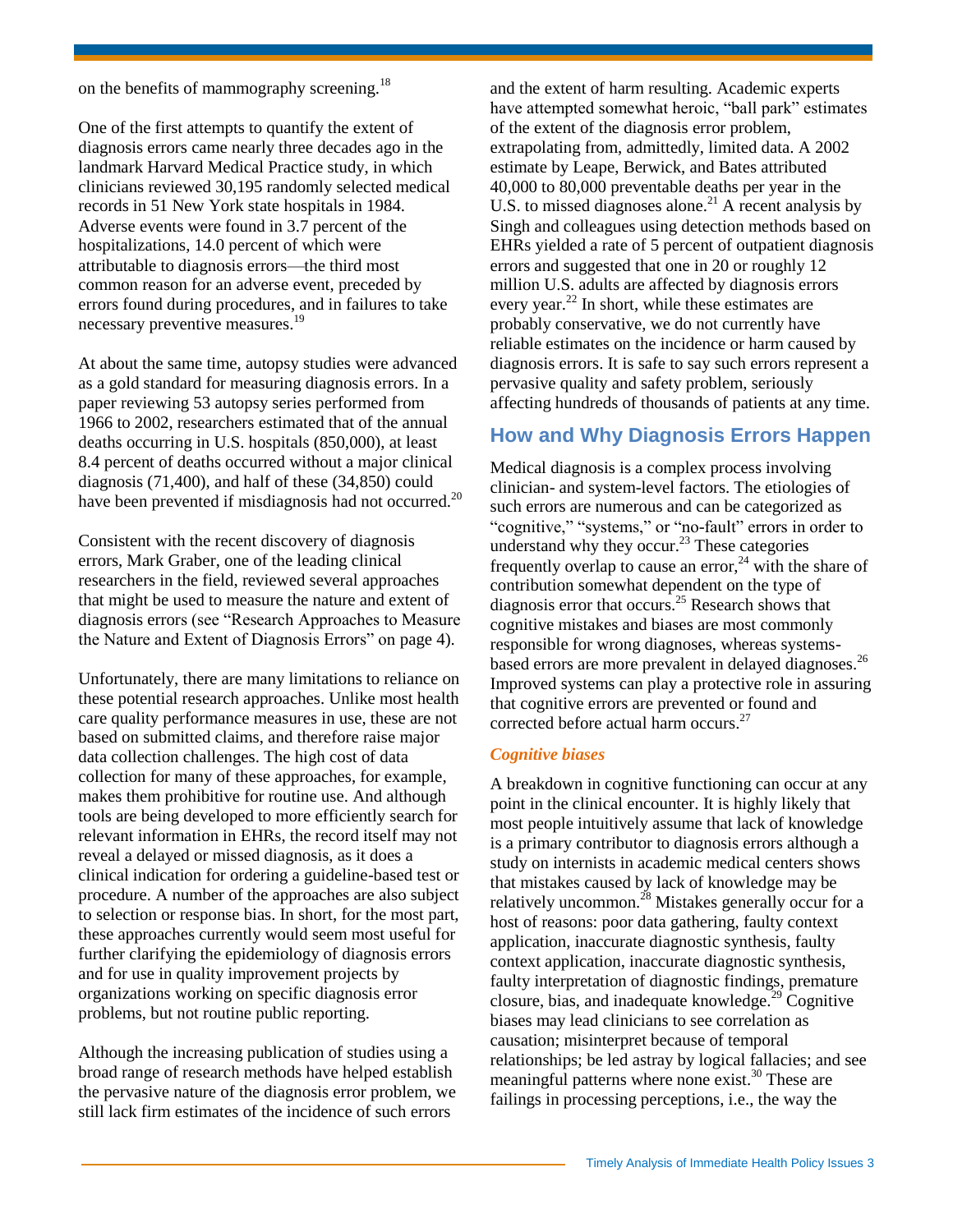### **Research Approaches to Measure the Nature and Extent of Diagnosis Errors**

*Autopsies.* A review of 31 studies that included autopsies of 5,863 adult ICU patients found that one in 12 ICU patients die from something other than what they were being treated for. Twenty-eight percent of patients had at least one missed diagnosis at death. In 8 percent of patients, the diagnosis error was serious enough to have caused or contributed to the individual's death and, if known, would have changed treatment.<sup>31</sup>

*Patient and provider surveys.* In a survey of 2,000 patients, 55 percent listed fear of misdiagnosis as their chief concern when seeing a physician in an outpatient setting.<sup>32</sup> In a survey of 6,400 clinicians, half saw diagnosis errors at a monthly rate and most believed these errors were partly preventable;<sup>33</sup> in another survey, half of the pediatricians reported making a diagnosis error at least once or twice a month.<sup>3</sup>

*Standardized patients.* In a study, internists misdiagnosed 13 percent of patients presenting with common conditions to clinic.<sup>35</sup> In these studies, real or simulated patients with classical presentations of common diseases, like rheumatoid arthritis, asthma, or chronic obstructive pulmonary disease are sent anonymously into real practice settings.

*Second reviews.* A study suggested second reviews could detect 2 to 5 percent of critical abnormalities.<sup>36</sup> These reviews are performed in visual subspecialties (e.g., radiology, pathology, dermatology) by a second physician in the same specialty who reviews the initial interpretation. In studies, 10 to 30 percent of breast cancers were missed on mammography;<sup>37</sup> 1 to 2 percent of cancers were misread on biopsy samples.<sup>38</sup>

*Diagnostic testing audits.* An analysis found laboratory results are misleadingly wrong in 2 to 4 percent of cases, and that such misleading results are some of the most common reasons for diagnosis errors.<sup>39</sup> The processes of ordering, performing, interpreting, communicating, and acting upon diagnostic test results remains vulnerable to errors. Most laboratory-related errors originate while the physician orders and interprets the test result.<sup>40</sup>

*Malpractice claims.* Problems relating to diagnosis errors are the leading cause for paid malpractice suits. Recent analysis of a 25-year period identified 100,249 cases of diagnosis error. Diagnosis error was the most common reason for a claim (29 percent) and the most costly, averaging \$386,849 per claim. Between 1986 and 2010, the total diagnosis-related payments were close to \$38.8 billion.<sup>41</sup>

*Retrospective case reviews.* A review of 198,919 stroke admissions found that at least 23,809 (12.7 percent) cases were potentially "missed strokes" (i.e., discharged from their initial emergency department visit with a non-cerebrovascular diagnosis).<sup>42</sup> Review of more than 8,000 emergency room patients found a delayed diagnosis of stroke in 9 percent.<sup>43</sup>

*Voluntary reports.* In a 2009 survey, 583 cases of diagnosis errors were reported by 310 physicians. Of these, 162 errors (28 percent) were rated as major (resulting in near life-threatening event, disability, or death). Among common missed or delayed diagnoses were pulmonary embolism, medication errors, and lung cancer. These occurred frequently in the testing phase (failure to order, report, and follow-up lab results) or were clinician assessment errors (failure to consider competing diagnosis).<sup>44</sup>

*EHR-based triggers.* Symptoms and presenting complaints can be tracked through EHRs. A set of "triggers" could be developed to alert physicians to potential diagnosis errors. A study found 1,047 cases of missed or delayed diagnosis of prostate or colorectal cancer analyzing EHRs of 300,000 patients.<sup>45</sup> Another study focused on triggers based on patterns of patients' unexpected return visits after an initial primary care visit and found 190 instances of diagnosis errors. Common missed diagnosis included pneumonia and congestive heart failure. Most errors occurred in the patient-provider interaction because of inadequate history-taking and examination.<sup>46</sup>

*This information has been adapted from Mark Graber's paper, "The Incidence of Diagnostic Error." <sup>47</sup> We have added "EHR-based triggers" to Graber's summary due to recent developments in its research potential. As discussed later, these might be adapted for quality improvement.*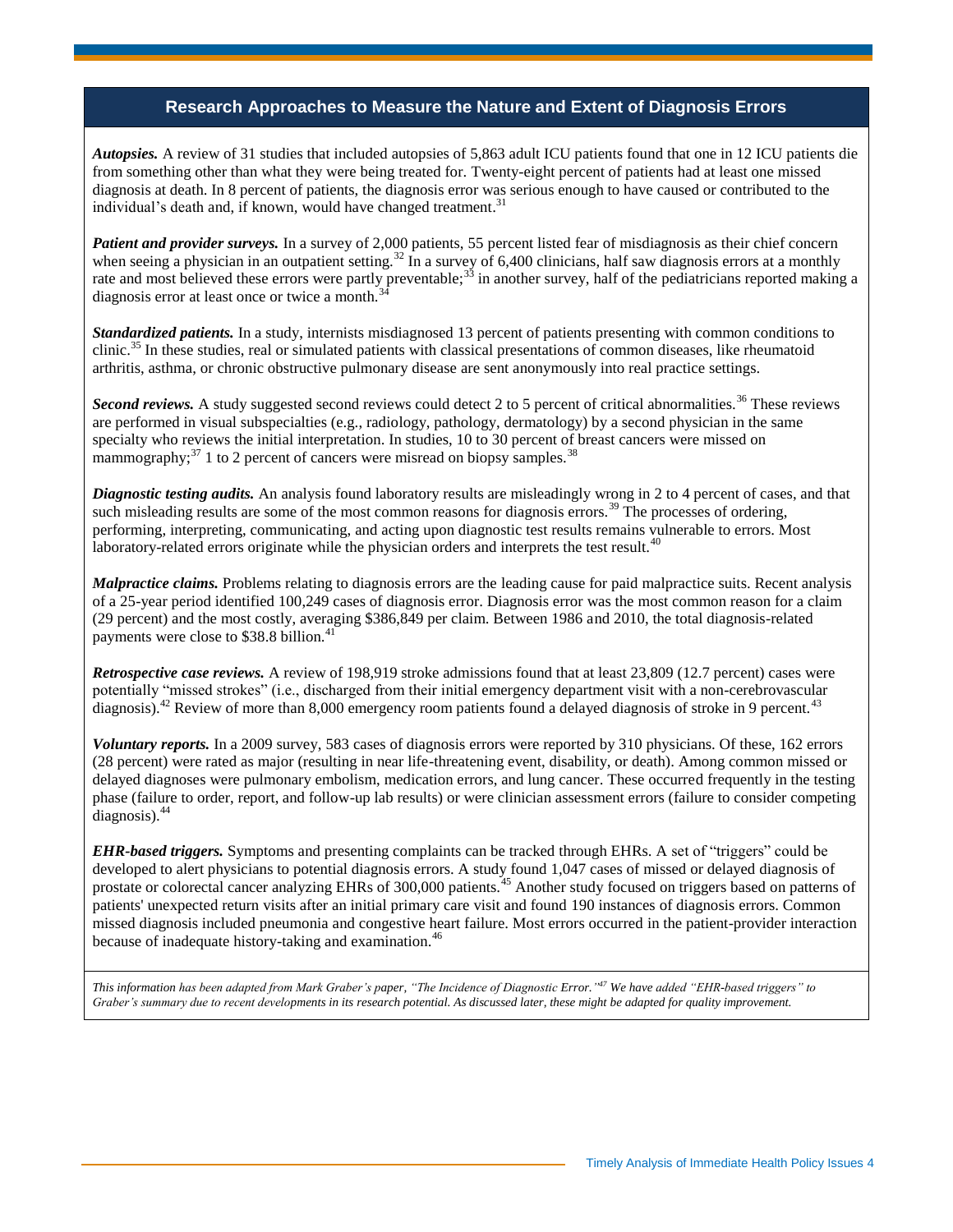brain works when making decisions.

Cognitive functioning occurs via two processes: intuitive (Type 1) and analytical (Type 2). $48$  Intuitive processing occurs about 95 percent of the time.<sup>49</sup> It frequently involves quick decision-making based on previous experiences and heuristics, or mental shortcuts, and often results in accurate decision-making. $50$ Type 2, or analytical processing, is a more thoughtbased and conscious approach to decision-making.

Overconfidence, where diagnoses are based primarily on intuitions, is a Type 1 processing bias and may lead to misdiagnosis. However, diagnosis errors are not necessarily correlated with Type 1 processing, so slowing down the analytic process does not necessarily prevent diagnosis errors.<sup>51</sup> Some studies suggest that analytic reasoning can decrease diagnosis errors for complex scenarios.<sup>52</sup> System factors, such as fatigue, distractions, sleep-deprivation, cognitive overload, resource limitations, and team and patient factors play a critical role in decision-making and the likelihood of Type 1 cognitive biases.<sup>53</sup>

"Differential diagnoses," or the systematic identification of plausible alternative diagnoses that should be considered, are important in the diagnostic process. Yet, in one study, a differential diagnosis was not present in 81 percent of missed diagnosis cases, suggesting that the correct diagnosis may never have been considered and that clinicians may arrive at diagnostic conclusions without adequately considering other possibilities.<sup>54</sup> Cognitive errors also occur because of interpretation in a false context. Each patient is unique and diagnostic clues must be ascertained and interpreted accordingly. Diagnosis errors surely do occur in patients with complex medical problems who display varied symptomatology, many unrelated to the missed diagnosis.<sup>55</sup>

Different experts have arrived independently at about 100 distinct cognitive biases that may lead to cognitive error,<sup>56</sup> and physicians are no less susceptible to such biases than anyone else.<sup>57</sup> (See "Common Biases That Adversely Affect Clinical Decision-Making" on page 6 for examples of common biases that adversely affect clinical decision-making.)

#### *System errors*

System errors include inefficient processes; poorly standardized policies and procedures; lack of teamwork; discontinuous care and handoffs; poor communication; pressures for productivity; disruptions; fatigue; excessive workloads; excessive administrative requirements; inaccurate test results; and inadequate follow-up and notification of test results.<sup>58</sup> In one large study, system errors were responsible for a larger share of diagnosis errors than clinician assessment or cognitive mistakes,<sup>59</sup> but not surprisingly, cognitive and system errors frequently overlap. For example, a clinician is responsible for following up on diagnostic tests, but there needs to be a back-up assurance that critical findings are also relayed to the responsible providers.

Some common systems errors (sometimes referred to as "process errors,")<sup>60,ii</sup> involve faulty patient-practitioner interactions, including inadequate history taking or physical examination; incomplete diagnostic work-up; failure to review previous clinic notes; failure to follow-up on diagnostic tests; and failure to make appropriate referrals.<sup>61</sup> Delays in reviewing test results can lead to many types of errors. Results become available over a wide time period; testing sites may not know for what reasons the tests were ordered, therefore abnormal results may not be interpreted in the context of the patient. The volume of lab and other tests that need to be reviewed carefully can be daunting; an average primary care physician may review upwards of 800 laboratory results, 40 radiology reports, and 12 pathology reports per week. $62$  Patient actions or inactions can further result in systems errors.<sup>63</sup>

#### *No fault*

 $\overline{\phantom{a}}$ 

Fewer than 10 percent of diagnosis errors can be labeled "no fault."<sup> $64$ </sup> Most commonly they are seen when patients come in with uncommon symptoms or rare diseases. Medical diagnoses are difficult because of many interacting and competing factors and processes and incomplete scientific understanding. Many diagnostic dilemmas or clinical puzzlers, the kind highlighted in the *New York Times Magazine* column "Diagnosis" or on famous long-running TV series such as the fictional "House, MD" and the nonfictional "Mystery Diagnosis," occur in patients with nonspecific symptoms or atypical presentations.<sup>65</sup> Every test cannot be performed on every patient because the risks of the test outweigh the benefits in

<sup>&</sup>lt;sup>ii</sup> Schiff et al. provided a fourth category of errors called "process errors" using the Diagnostic Error Evaluation and Research (DEER) project tool, distinguishing them from cognitive and systems errors. We follow the Graber et al. typology and assign common process errors to the other two categories, mostly systems errors, recognizing that process errors can be reduced through systemsbased approaches to reduce their prevalence, and impact.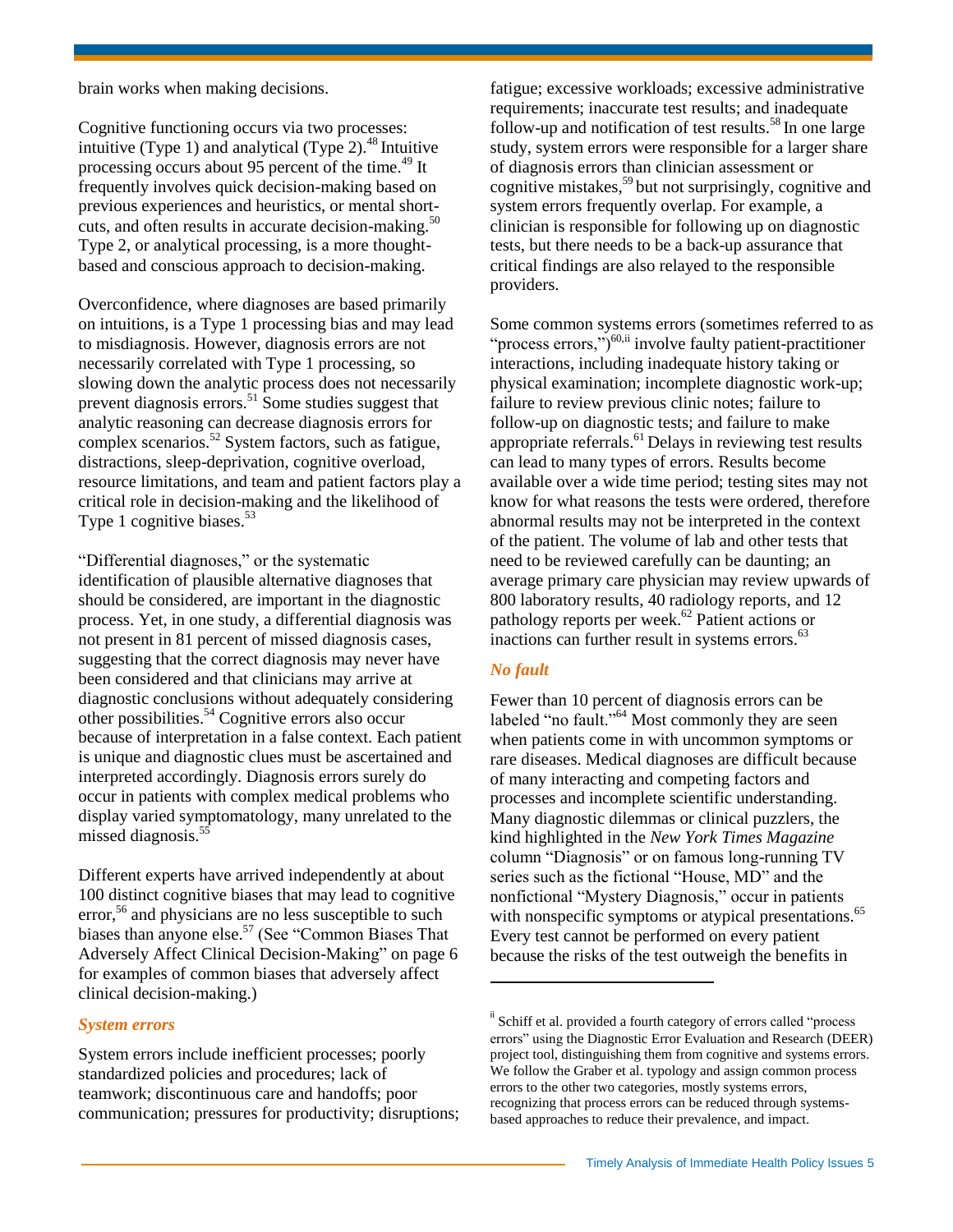### **Common Biases That Adversely Affect Clinical Decision-Making**

*Availability.* Physicians are predisposed to judge things as being more likely, or frequently occurring, if they readily come to mind. Thus, recent experience with a disease may inflate the likelihood of its being diagnosed. Conversely, if a disease has not been seen for a long time (is less available), it may be underdiagnosed.

*Anchoring.* Anchoring is the tendency to perceptually lock onto salient features in the patient's initial presentation too early in the diagnostic process, and failing to adjust this initial impression in the light of later information. This bias may be severely compounded by confirmation bias.

*Ascertainment bias.* Ascertainment bias occurs when a physician's thinking is shaped by prior expectation. Stereotyping and gender biases are both good examples. Sometimes this is seen when physicians could tend to be judgmental in their comments about patients during hand-offs to other colleagues.

*Confirmation bias.* In medical encounters, confirmation bias is the tendency to look for confirming evidence to support a diagnosis rather than look for disconfirming evidence to refute it, despite the latter often being more persuasive and definitive.

*Diagnosis momentum.* Once diagnostic labels are attached to patients they tend to remain as such. Through intermediaries (e.g., patients, nurses, physicians), what might have started as a possibility gathers increasing momentum until it becomes definite, and all other possibilities are excluded.

*Framing effect.* Physicians should be aware of how patients, nurses, and other physicians frame potential outcomes and contingencies of the clinical problem to them. A doctor's diagnosis may be strongly influenced by the way in which the problem is framed (e.g., physicians' perceptions of risk to the patient may be strongly influenced by whether the outcome is expressed in terms of life and death).

*Omission bias.* In hindsight, events that have occurred through the natural progression of a disease are more acceptable than those that may be attributed directly to the action of the physician. The bias may be sustained by the reinforcement often associated with not doing anything, but it may prove disastrous. Omission biases typically outnumber commission biases, where as a result of overconfidence, there is tendency for action rather than inaction to prevent harm.

*Outcome bias.* Outcome bias is the tendency to opt for diagnostic decisions that will lead to good outcomes, rather than those associated with bad outcomes, thereby avoiding chagrin associated with the latter. It is a form of value bias in that physicians may express a stronger likelihood in their decision-making for what they hope will happen rather than for what they really believe might happen.

*This information has been excerpted from Pat Croskerry's paper, "The Importance of Cognitive Errors in Diagnosis and Strategies to Minimize Them." 66*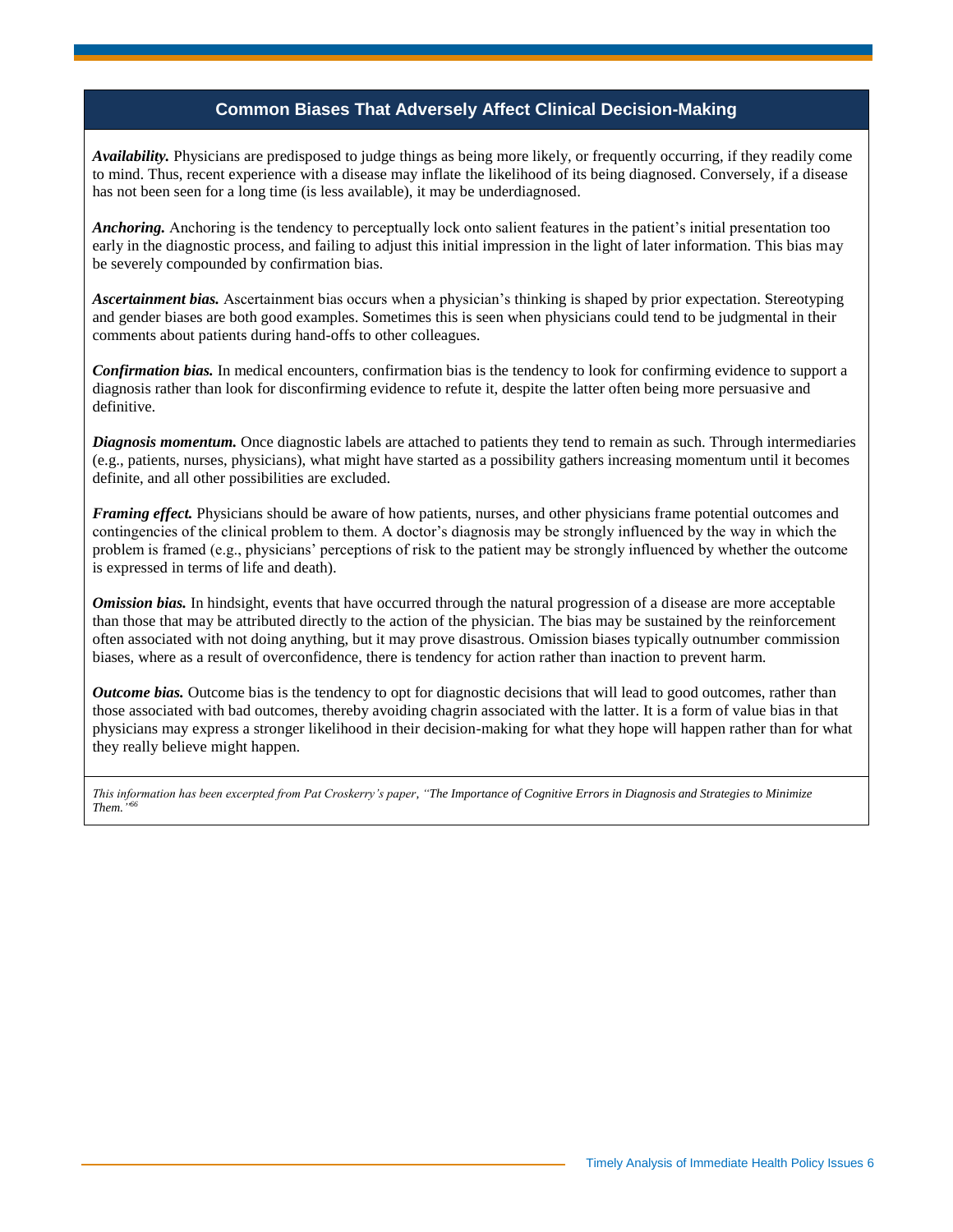many cases. But even here greater use of decisionsupport, information technology tools, and improved systems approaches might help address the tough diagnosis problem, as discussed below.

# **The Potential of Electronic Health Records and Artificial Intelligence**

Health information technology (HIT) has the potential to decrease error frequency in each stage of the diagnostic process, but requires improvements before its full potential is realized. El-Kareh and colleagues recently outlined how HIT can affect each stage of the diagnostic process, including information gathering; improved data organization and visualization; assistance in differential diagnosis generation and weighting; more efficient ordering of diagnostic tests; improved accessibility to reference information; and tools for diagnostic collaboration.<sup>67</sup> Computer-based patient interviewing has been attempted in many clinical environments, and systems have been designed to help interpret diagnostic exam findings. One important study demonstrated that the physician and computer missed important—but different—clinical findings, suggesting that the computer might help, but cannot replace, clinical expertise. $68$  Several other promising diagnostic tools and symptom trackers, including SymCAT and Symple, have been developed to empower patients in the diagnostic process.

EHRs have the potential to improve information organization and allow for aggregation, information trending, and easy visualization of data. EHRs also have the potential to improve clinical research.<sup>69</sup> Computer support tools may assist the clinician in generating a differential diagnosis, which has the potential to decrease cognitive errors. Several systems are currently in place or have been tested, including PEPID, DXplain, Diagnosis Pro, and Isabel, with mixed success. Isabel, for example, has been shown to assist development of differential diagnoses, therefore improving the diagnostic process and reducing errors.<sup>70</sup> In fact, a reason for lack of greater impact is not that the decision-support tools do not work, but rather that physicians do not use them.<sup>71</sup> There remains concern that use of these decision-support technologies can lead to just as many clinician diagnoses being changed from correct to incorrect as the desired from incorrect to correct.<sup>72</sup>

Clinical prediction tools have also been used to help weigh differential diagnoses. These diagnostic algorithms are embedded in the EHR to guide clinical decision-making. While some initial results were promising, others found decision-making was not affected.<sup>73</sup>

As noted, some physicians are unwilling to accept clinical decision support, and its use does not always result in improved diagnoses.<sup>74</sup> A 1987 review of computer-aided diagnostic systems found that except in extremely narrow clinical domains, using computerbased software to aid in diagnosis was of little to no practical value.<sup>75</sup> Nearly 30 years later, programs have yet to demonstrate broad, clinical impact. $76$ 

A new entry on the scene is "big data," the collection and analysis of numerous data sets that are too complex to be analyzed with traditional database tools. These tools, combined with machine learning and artificial intelligence, are being developed to assist clinicians in creating differential diagnoses and treatment algorithms which are less subject to cognitive bias.<sup>77</sup> Big data and EHRs, in general, may allow for improved evaluation of clinical outcomes from data standardization and free text data abstraction. Although progress has been made, data abstraction from EHRs and the use of artificial intelligence still face many challenges before their full potential is realized.<sup>78</sup>

Currently, easily accessible reference materials and upto-date, evidence-based clinical guidelines should help clinicians determine the appropriate work-up for particular clinical presentations. The use of "info buttons" in EHRs may allow for quick access to up-todate information. Pop-up notifications to prompt clinicians to follow up on diagnostic tests may also decrease diagnosis errors.

Other potential advantages of HIT include more postencounter physician communication with patients; improved referral processes; and greater opportunity for patients to have access to their clinical records in order to correct erroneous items, and provide additional information as their symptoms evolve. Specialist referrals can be easily completed and physicians may be able to use telemedicine for immediate remote access to specialists. HIT also has the potential to improve feedback to clinicians, especially by facilitating follow-up on long-term patient outcomes. Lastly, electronic records may aid in clinician education and improvement in diagnostic reasoning skills, though the outcomes of this data are conflicting.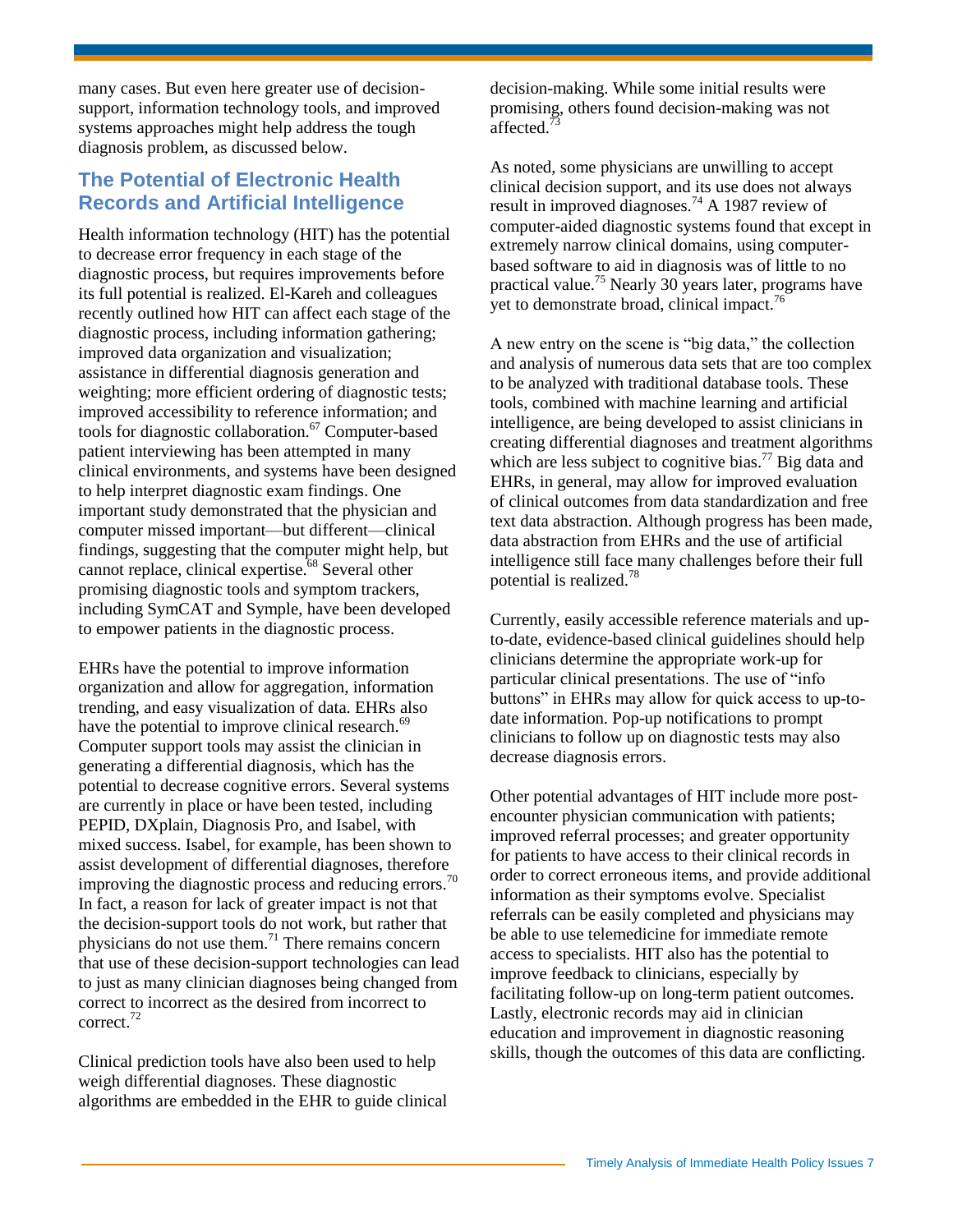#### *Challenges that accompany HIT*

There is growing recognition that EHRs may themselves create errors.<sup>79</sup> Templates and checkboxes, commonly developed as a response to billing requirements, may actually distort the process of taking patient histories, performing physician examinations, and formulating an assessment of the patient's situation, often requiring a differential diagnosis.<sup>80</sup> Increasing reliance on EHR templates and checklists may compromise the traditional reliance on free text findings and qualitative assessments, which are found to be more effective communication tools when dealing with complex tasks. $81$  Many clinicians complain that because of the demands of checklists, their own critical thinking, and the usefulness of the clinical record to permit exchange of such thinking, has declined.

EHRs can also cause time inefficiencies and pose greater burdens for physicians. They can be poorly designed, resulting in juxtaposition errors caused by users clicking incorrectly on closely-spaced boxes.<sup>8</sup> EHRs can contribute to diagnosis errors because of the growing tendency to copy and paste information in the record without verifying its accuracy. One study found that of the 7 percent of notes in which copying and pasting was performed, it contributed to 36 percent of diagnosis errors. $^{83}$  Further, the EHR can be so intrusive that it distracts the clinician from hearing the patient's history and conducting the physical exam. It can also distract the patient from providing a complete history. Relied upon diagnostic flags provided by HIT systems may not occur when they should, leading to a false sense of security and missed diagnoses. In contrast, sometimes there are too many flags. Physicians report feeling overwhelmed with the number of alerts and often respond by simply turning them off.<sup>84</sup>

In summary, there are operational problems that interfere with the potential of HIT generally and EHRs specifically to improve diagnosis accuracy and timeliness. But, the potential for dramatically reducing errors in diagnosis are substantial and are being realized in some situations. It is neither likely nor advisable to go back to a time before broad adoption to EHRs and other HIT advances. The challenge is to learn from the problems, make long-overdue corrections to policies that contribute to these adverse results, and create a stronger clinical and business case for improving EHR functionality.

# **The Policy Vacuum and How to Fill It**

As noted, diagnosis errors have not featured prominently in patient safety campaigns. According to patient safety experts, organizations such as the Joint Commission; National Quality Forum (NQF); Leapfrog Group; and Agency for Healthcare Research and Quality (AHRQ), have all emphasized treatment errors over diagnosis errors in their measurement and patient safety work.<sup>85</sup> For example, none of AHRQ's 20 evidence-based, Patient Safety Indicators nor NQF's 30 safe practices specifically address failure to diagnose accurately.<sup>86</sup> The National Strategy for Quality Improvement in Healthcare (NQS), led by AHRQ and the U.S. Department of Health and Human Services and launched in 2011 in response to requirements in the Affordable Care Act, is silent on the issue. The NQS identifies "improving patient safety and reducing harm" as one of its six priorities, but the efforts focus on reducing hospital readmissions and hospital-acquired infections, with reducing harm from inappropriate or unnecessary care listed as a long-term goal. $87$  None address inaccurate diagnosis.

As previously noted, this failure in measuring diagnosis errors is understandable, perhaps given the measurement difficulties in this area.<sup>88</sup> However, this lack of attention also extends to other quality and safety improvement efforts that do not rely on measurement. For example, Wachter notes that virtually none of the broad policy initiatives that have created a business for safety, at least in hospitals, have focused on diagnosis errors.<sup>89</sup> He includes residency duty hour limits, central line-associated bloodstream infections and surgery checklist initiatives, NQF's "Never Events," and CMS' public reporting and value-based purchasing activities for hospitals, physicians, and other providers. Wachter also highlights that none of the 29 serious preventable events on the NQF list relate to diagnosis errors.

Despite some nascent attempts to give the problem policy respect, difficult-to-measure diagnosis errors remain a leading cause of avoidable disability and death, the leading cause of claims for professional liability, and a cause of major concern to clinicians and patients. Efforts to produce useful measures of diagnosis errors should become a priority for those with a direct interest in the problem—a group that surely includes medical specialty societies; the Patient Centered Outcomes Research Institute (PCORI); the many physician specialty boards and other professional associations; NQF; the National Committee for Quality Assurance; private payers and employers; professional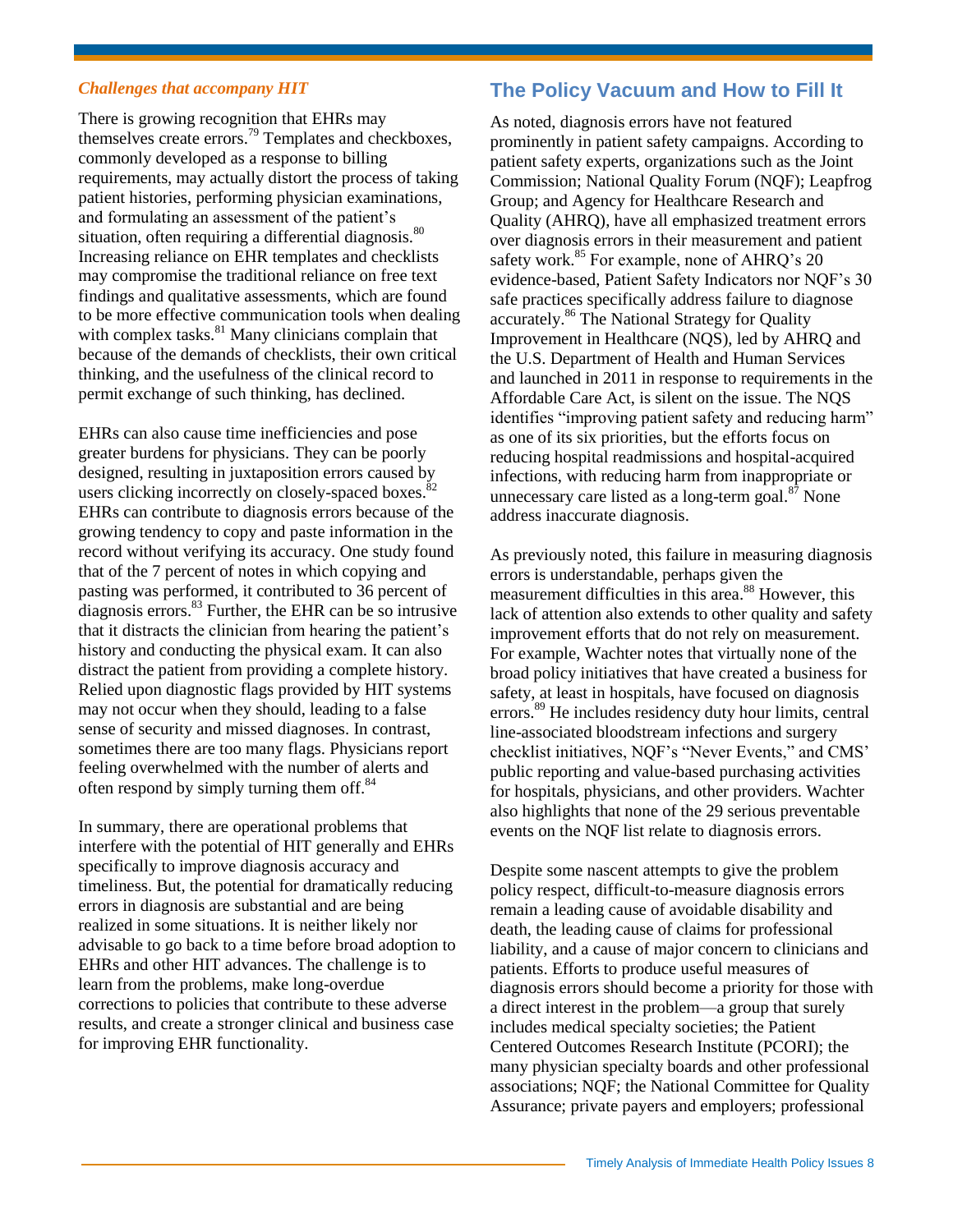liability risk managers, and, importantly, consumer advocacy groups.

The most active, current initiatives that would help the problem of diagnosis errors gain policy traction in a somewhat cluttered quality and safety improvement agenda are being led by the Society to Improve Diagnosis in Medicine and the Institute of Medicine.

**Society to Improve Diagnosis in Medicine:** Given the vacuum of research and improvement activities focused on reducing diagnosis errors, AHRQ grants supported a group of mostly academic physicians and other health professionals who shared a common perception that it was time to get serious about the problem. They launched the first Diagnostic Errors in Medicine conference in 2008, and by the third annual conference they formally organized themselves to form the Society to Improve Diagnosis in Medicine. Much of the research cited in this paper was produced by individuals who became the core leaders of the Society. Earlier this year, they launched a new quarterly journal, *Diagnosis,* dedicated to research and to practice improvement on this issue. The Society's website is becoming a comprehensive reservoir of literature and publications on what is known about diagnosis errors and what to do to reduce their incidence and impact.<sup>90</sup>

**Institute of Medicine (IOM):** A recently formed IOM committee is evaluating the existing knowledge about diagnosis error in medicine from a patient safety perspective more than a decade after IOM launched its flagship Health Care Quality Initiative, which includes the reports "To Err is Human: Building a Safer Health System" and "Crossing the Quality Chasm: A New Health System for the 21st Century." The committee will examine current definitions, epidemiology, burden of harm, and costs associated with diagnosis errors. It will also develop recommendations to reduce them. According to IOM, action items for key stakeholders may focus on medical education, the culture of medical practice, information technology, systems engineering, measurement approaches, reimbursement policies, and further research.<sup>91,iii</sup>

 $\overline{a}$ 

#### *Specific policy initiatives to address diagnosis errors*

Public reporting of quality and value can be an important approach to assuring greater accountability, promoting consumer choice, and stimulating providers to improve their performance through quality improvement initiatives. In considering repealing the Sustainable Growth Rate, both houses of Congress adopted an approach referred to as value-based purchasing, which would provide substantial financial bonuses or penalties to individual physicians and physician groups based on their reported performance on specific quality and cost metrics. The draft legislation identifies specific measurement gaps that need to be filled to have a robust, comprehensive set of performance measures. $^{92}$  The gaps list does not include the category of diagnosis errors, so possibly physicians could receive high ratings for the overall value of their services without any consideration of whether they make accurate and timely diagnoses.

As suggested, filling this particular measurement gap will be extremely difficult or impossible, at least in the near future. The clear implication from this and other gaps in what can be reliably measured is that public reporting and value-based purchasing can be approaches to promoting higher value for Medicare beneficiaries (and other patients), but not the only approaches. We believe there are many policy options to address this pervasive quality problem that do not rely on measuring performance, and further, that these options should be developed under the assumption that useful measures of frequency and severity of diagnosis errors will not be available, outside of special research studies<sup>93</sup>

Policy options for addressing diagnosis errors at this time need to be developed under the assumption that important measures of the severity and frequency of quality errors will not be available in the near future.

Here we present some preliminary suggestions for other public policies that might be pursued to put the problem of diagnosis errors firmly on the policy agenda.

#### **1. Enhanced research**

There are a number of ways public policy can emphasize the issue and use value-improving tools other than measurement to promote improvement. There is need for additional research to help establish the extent of the problem, better define its often complex causation, and explore promising approaches to error reduction, at both the individual clinician and

iii This study is sponsored by the IOM along with the Agency for Healthcare Research and Quality, Cautious Patient Foundation, Centers for Disease Control and Prevention, College of American Pathologists, The Doctors Company Foundation, and the Robert Wood Johnson Foundation.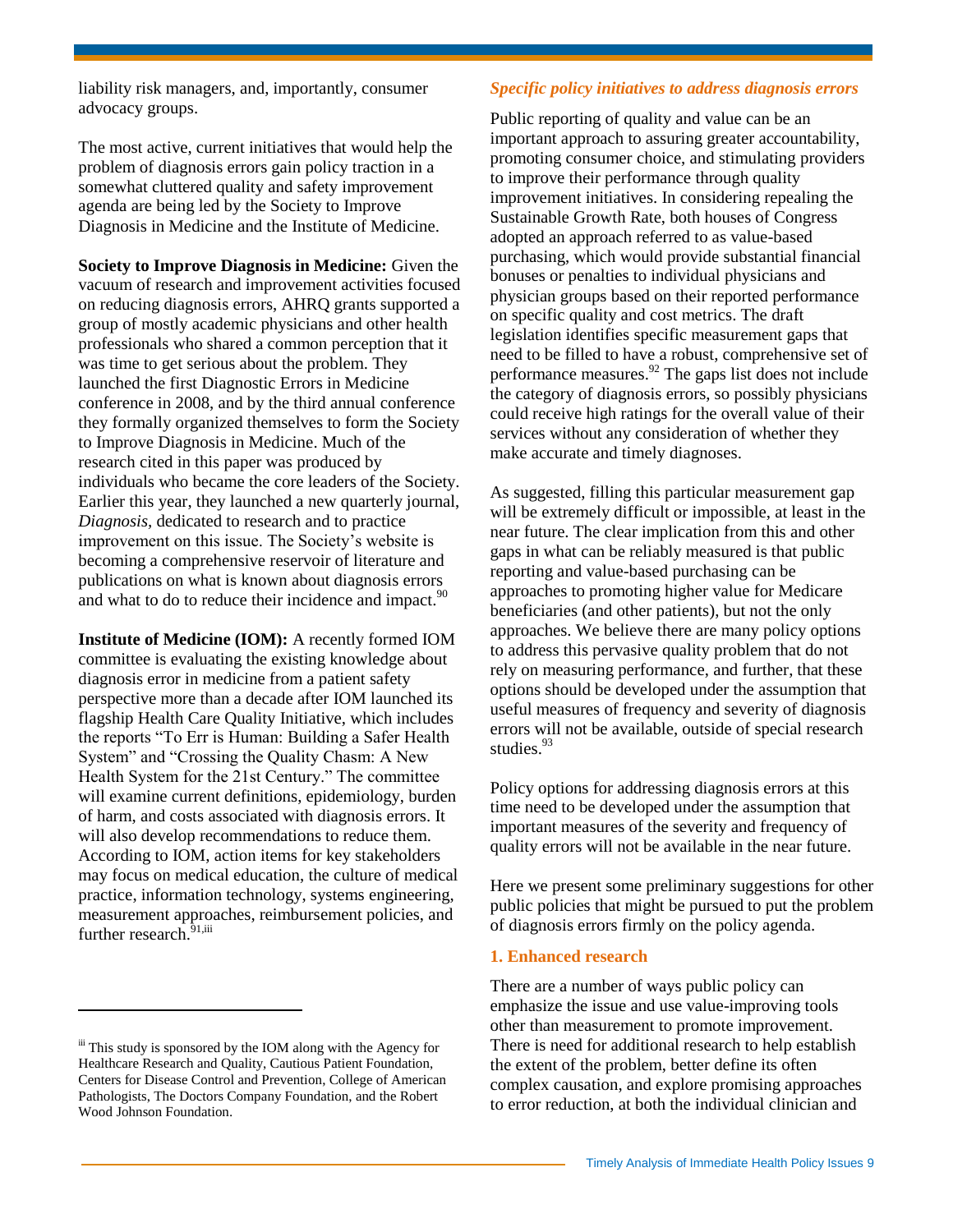systems level. Borrowing from approaches pioneered by The Dartmouth Institute, such research should include the study of practice variations in order to help identify approaches to minimizing diagnosis errors that the better performers use.

**National Institutes of Health (NIH):** The national research infrastructure mirrors the clinical specialty infrastructure, providing no natural home for research about diagnosis. The NIH is organized into diseaseoriented or specific population-based (e.g., children, aged) institutes and currently provides no locus oriented to the diagnostic process, whether starting from symptoms that people have or the clinical presentation to emergency departments and primary care practices. The process of scientific review similarly emphasizes treatment of known diseases, with virtually no attention to the study of clinical diagnosis and, in particular, the role of cognitive biases and how to reduce their influence. Further, academic researchers have pointed out that investigator-initiated research proposals focused on symptoms or differential diagnosis are not readily funded. $94$  A renewed focus on improving diagnosis and reducing related errors could provide a much-needed impetus into further research on this subject.

**AHRQ:** In 2007, AHRQ took notice of diagnosis errors, calling for research to support emerging literature on the problem resulting in "devastating consequences for patients, families, and health care professionals." Though the funding was very limited, the new emphasis helped initiate an annual conference for experts in the field that eventually led to the formation of the Society to Improve Diagnosis in Medicine. In 2013, AHRQ reissued its 2007 funding call, this time for research on "improving diagnostic performance."<sup>95</sup> However, AHRQ has still not earmarked funds to support these calls for proposals. Currently, only one study in AHRQ's \$400 million research portfolio focuses on diagnosis, and none focus on diagnosis errors, while virtually the entire budget supports treatment-related research, including the \$66 million earmarked for patient safety research.<sup>96</sup>

**PCORI:** Although "patient-centered" is included in the title of the Patient Centered Outcomes Research Institute, and harms from diagnosis errors is an outcome to be avoided if possible, our review of projects funded by PCORI shows little that explores the comparative effectiveness of reducing diagnosis errors, a problem that patients care about. In its few years of

existence, PCORI has assured that its priorities include, and are oriented toward, patient perceptions of what is important. Surely that orientation should result in an emphasis on comparative effectiveness interventions that are specifically aimed at achieving lower rates of diagnosis errors.

Given that this is one of the first attempts to produce policy approaches to reducing diagnosis errors, we do not suggest major organizational changes such as establishing an "Institute for Correct Diagnosis" at NIH. However, each of these organizations could help develop the science of diagnosis error and its prevention within their current structures by, for example, empowering a subset of interested researchers in developing research programs that could at some point solicit research addressing particular ways to reduce diagnosis errors, including reducing cognitive biases and improving systems for preventing error and harm. The former area would seem ripe for NIH-funded research, the latter for AHRQ and PCORI, which could also seek to fund research promoting patient-reported diagnosis errors.

### **2. Require enhanced conditions of participation in Medicare**

The Society to Improve Diagnosis in Medicine has initiated discussions with the Joint Commission about including structural elements and performance measurement of certain processes related to diagnosis errors in their hospital accreditation standards. $97$  CMS should explore similar provisions in its Conditions of Participation  $(CoPs)^{iv}$  for hospitals and perhaps other institutional providers for which CMS requires facilities to meet CoPs.<sup>98</sup>

Perhaps the central Medicare initiative designed to meet the CMS' "Three-Part Aim" of improving the patient experience of care—including quality and satisfaction, improving the health of populations, and reducing the per capita cost of health care—is promoting and testing Accountable Care Organizations (ACOs).<sup>99</sup> In its regulations for the Medicare Shared Savings Program for ACOs, CMS presented an

l

<sup>&</sup>lt;sup>iv</sup> The Centers for Medicare & Medicaid Services (CMS) develops Conditions of Participation (CoPs) that health care organizations must meet in order to begin and continue participating in the Medicare and Medicaid programs. CMS regulates all hospitals that receive any type of federal reimbursement for care provided. Virtually all U.S. hospitals are affected and must take certain actions to remain compliant with CMS regulations.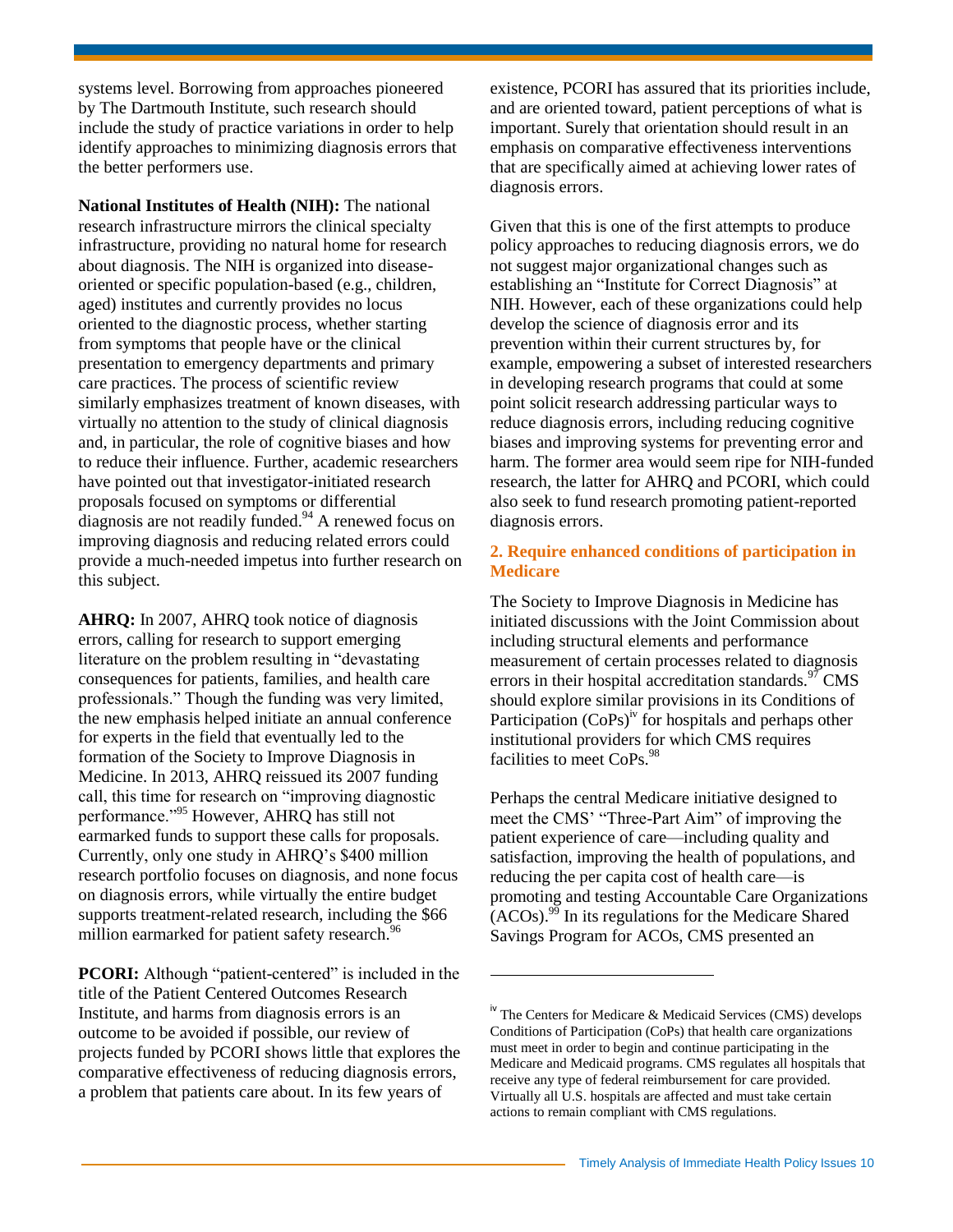approach to quality improvement that, if modified, could be the basis for increased focus on reducing diagnosis errors in ambulatory care as well as institutional care settings. Acceptance as an ACO in the Shared Savings Program requires organizations to indicate in detail how the ACO will assure that central quality topics—such as evidence-based medicine, shared decision-making, and beneficiary engagement are given explicit attention.<sup>100</sup> How the ACO specifically plans to assess and reduce the high prevalence of diagnosis errors could be included in the short list of topics the ACO must address.

The various approaches (presented on page 4) for measuring errors can provide some approaches ACOs might adopt as part of specific quality improvement projects to reduce diagnosis error. A recent paper provides three case studies based on initiatives at Kaiser Permanente, the Maine Medical Center, and the U.S. Department of Veteran Affairs to highlight innovative approaches health care organizations could adopt in reducing diagnosis errors.<sup>101</sup>

Unfortunately, it seems that once ACOs have presented an action plan to address the important core elements of care, CMS no longer monitors future progress. To make this approach work, CMS would have to give more weight and ongoing attention to the specific work plans that ACOs commit to in order to accomplish improvements in these areas, rather than just relying on the ACO's performance on the 30 or more measures ACOs have to meet to be eligible to keep any shared savings.

### **3. Quality improvement and collaboration**

The Partnership for Patients, $102$  which CMS initiated through the Affordable Care Act (ACA), was designed specifically to reduce preventable readmissions through improved care transitions, and to make care safer by reducing hospital-acquired conditions. The approach is to create and sustain a broad collaboration among health professionals, employers, patients and their advocates, and private and government payers. This model should be extended to address particular problems found under the broad rubric of diagnosis errors. For the purposes of fostering a collaborative partnership, it would be necessary to develop objective markers of improvement, even if not true measures of diagnosis errors.

**Patient Safety Organizations:** In 2005, Congress passed the Patient Safety and Quality Improvement Act that required AHRQ to create Patient Safety Organizations (PSOs), intended to promote reporting of safety-related errors to facilitate analysis and suggest areas for improvement in a nonpunitive manner. $103$ PSOs were to be made up of independent, external experts who would provide the framework by which hospitals, doctors, and other health care providers would voluntarily report information to PSOs, on a privileged and confidential basis, for the aggregation and analysis of patient safety events. Providing confidentiality to allay liabilities was considered a crucial factor that could lead to the success of these PSOs. The concept was straightforward: clinicians would receive feedback on how they could reduce errors, the nation would learn from analysis of the large number of errors confidentially reported, and patient safety would improve.

Now, almost a decade later, AHRQ lists 79 PSOs operating in only 30 states.<sup>104</sup> Little is known about what they actually do, much less whether they are effective in improving patient safety.<sup>105</sup> It would seem that because hospital participation in PSOs has not been mandatory, and because of uncertainty and apprehensions around legal protections to hospitals and doctors in reporting these errors, the take-up of PSOs among hospitals has lagged.

To address this, the ACA required that hospitals with more than 50 beds wishing to contract with a Qualified Health Plan (QHP) selling on the state or federal exchanges needed to fulfill certain criteria, including participation in a PSO by January 1, 2015. Hospitals that wanted to serve those insured through the exchanges would have had to develop a patient safety evaluation system to send data to their PSO. But in December 2013, HHS acquiesced to the concern that hospitals and PSOs were unprepared, and that implementing the requirement could seriously hamper access to care for patients served by QHPs. HHS has proposed a delay of two or more years in the PSO participation requirement.<sup>106</sup>

Although PSOs are developing too slowly and out of policy view, they remain an important potential mechanism for developing the epidemiology of diagnosis errors and providing useful feedback to clinicians and organizations trying to improve quality and safety. In describing some areas of PSO interest, AHRQ has identified readmissions, falls, health careassociated infections, medication errors, pressure ulcers, blood or blood products, deliveries, and HIT,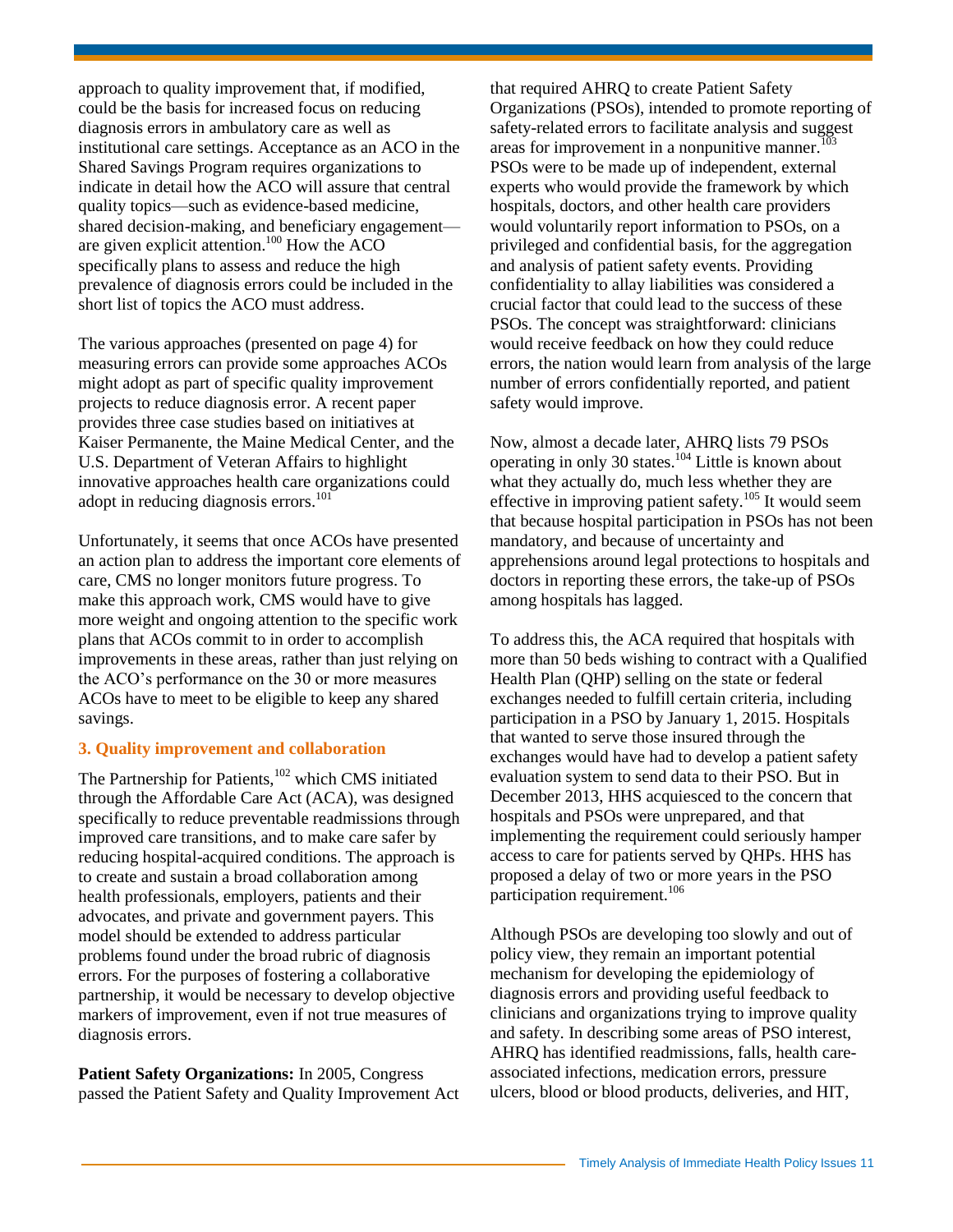but not diagnosis errors. There needs to be a policybased review of whether a revitalized PSO program could address diagnosis errors, as well as these more commonly identified safety problems.

*"…even if not measureable, diagnosis errors often are memorable, leading physicians to learn from their mistakes."*

### **4. Follow-up and feedback<sup>107</sup>**

There is substantial evidence that patients are quite aware of the diagnosis error problem. Patients are able, willing, and motivated to participate in error-reporting systems.<sup>108</sup> Some experts have suggested that patients take a more active role in ensuring the reliability of the diagnostic process and to report breakdowns.<sup>109</sup> Even if not measureable, diagnosis errors often are memorable, leading physicians to learn from their mistakes. There is, of course, concern that physicians could react to even accurate feedback through an availability bias, for instance, overreacting to a recent, vividly recalled or major adverse event.<sup>110</sup> Yet, it would be better to work on mitigating the cognitive bias response than not having information about the error in the first place.

Another potential concern is that patient reports would not always accurately reflect true errors. Because of that issue, such reporting would seem better targeted at promoting quality improvement efforts by providers rather than for use in public reporting and provider report cards, especially given the likely low numbers of reports filed. Similar to patient reporting, routine physician reporting of diagnosis errors they encounter offers significant promise and is consistent with the peer review duties found in most discussions of the expectations of professionalism. In initial studies, researchers were able to promote reporting of severe errors that otherwise would have escaped detection.<sup>111</sup>

Therefore, a good first step would be collegial feedback, as it would be received as less threatening.<sup>112</sup> However, rather than relying on fortuitous feedback, what is preferable is affirmatively promoting systematic feedback from patients and peer physicians with an infrastructure "that is hard wired to capture and learn from patient outcomes" and in a "safe environment" in which clinicians are encouraged to learn from mistakes rather than face punitive action.<sup>113</sup> Currently, there are many factors standing in the way of systematic feedback on diagnosis outcomes and error such as physicians' lack of time, the threatening nature of critical feedback, and fragmented or discontinuous

care.<sup>114</sup> Some physicians, at least, would be amenable to change and delivery system reengineering. A major rationale for this approach is that diagnosis errors are those that physicians remember the most and often consider the most serious in their career.<sup>115</sup>

There is growing interest in promoting patient-reported outcomes, with much of the leadership coming from NIH.<sup>116</sup> Policy-makers should not only consider including reports of diagnosis errors in patient-reported outcomes surveys, but also promote direct feedback about particular errors to hospitals, physician practices, ACOs, and other entities that have responsibility to take action to reduce the likelihood of recurrence by improving the systems that support clinical care.

### **5. Fundamental medical malpractice reform**

Although most of the focus of state-based tort reforms has emphasized limiting economic and noneconomic damages and enacting other barriers to bringing suits, more fundamental professional liability reform could change the current adversarial nature of court-based adjudication and instead promote enhanced disclosure of errors with more automatic compensation to injured patients. Although not specific to diagnosis errors, because such errors are the leading cause of suits and judgments,<sup>117</sup> fundamental liability system reform could theoretically make a big dent in the diagnosis error problem.

Instead of trying to wall off the malpractice system from physicians' and hospitals' important disclosures about errors, it is time to change the legal system so that candid disclosure of errors is routinely provided not just permitted under particular circumstances—to learn how to develop systems that serve to prevent error and reduce or eliminate patient harm and prevent recurrence. A core element of such reform would be to replace a determination of "negligence" by a judge or jury with a determination of "avoidability" using administrative mechanisms, such as a dedicated health court, $118$  and in so doing bringing out errors into the open for study and improvement rather than protecting against their disclosure, a result of the current adversarial system.<sup>119</sup>

### **6. Improved technology and EHRs**

Earlier, we described the potential of EHRs to support diagnosis accuracy, especially from increasingly sophisticated decision support software, verging into artificial intelligence. Further, HIT can improve the diagnostic process by enhancing communication and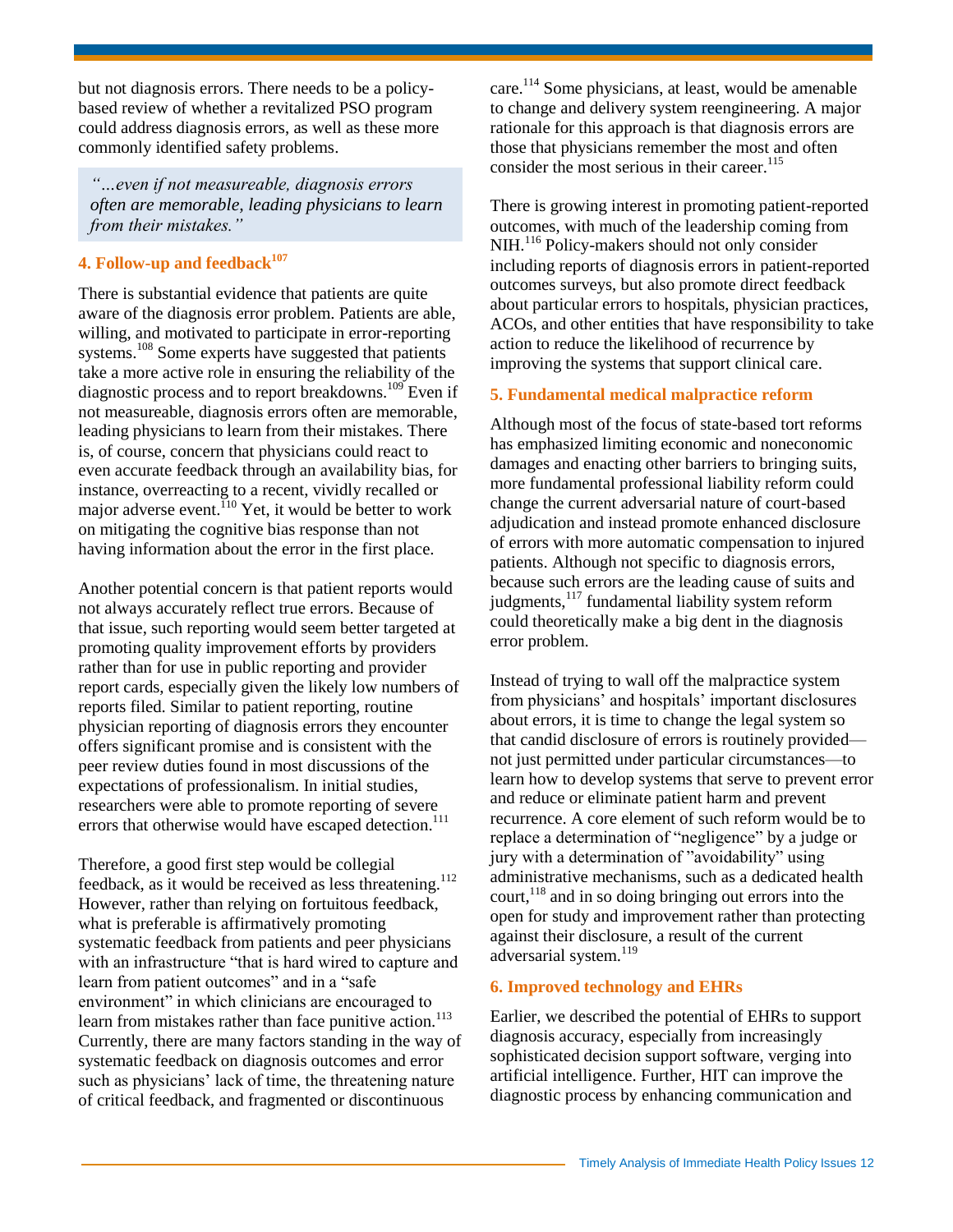providing ready access to progress and referral notes, test results and other diagnostic information. Once providers no longer have to input data into the system outside of the normal course of documenting care, effective decision-support systems should be able to provide them with meaningful guidance to make timely and accurate diagnoses.<sup>120</sup> Yet, it is becoming increasingly clear that clinicians find current demands of EHRs overly burdensome and that their potential is more theoretical than real.

There is one immediate action CMS could take to improve the potential of EHRs to improve diagnostic accuracy. The Medicare documentation guidelines for evaluation and management services, although established in the mid-1990s to address "up-coding" on payment claims related to patient visits, have proved counter-productive. With the advent of EHRs, physicians are better able to cut-and-paste information from other parts of the clinical record to support the claimed level of code, simultaneously compromising the medical record as a source of useful clinical information by overloading it with redundant, often irrelevant and inaccurate information provided to justify up-coding.<sup>121</sup> It is surely time to retire the documentation guidelines. But the problem of inappropriate up-coding has not disappeared.<sup>122</sup> That problem needs to be addressed as part of payment reform. If CMS could bring in these changes, EHR vendors would be in a better position to design their software to focus more on decision-support, including tools related to supporting useful differential diagnoses, rather than emphasizing documentation of services provided, the current focus of EHRs.

### **7. Payment reform**

While it is a worthy aspiration to shift from volumebased to value-based payment to physicians, hospitals, and other providers, no payment system by itself can prevent medical errors or assure high quality. This may be especially true for diagnosis errors, which cannot be measured reliably to be included in pay-forperformance schemes (if such approaches prove successful—the jury is still out).<sup>123</sup>

However, overdue improvements in payment systems that provide compensation for activities rather than results would help. A substantial body of evidence supports the critique that the relative values that underpin the Medicare physician fee schedule and that of most other third party payers are distorted, in relation to the underlying costs to produce the services,

to favor procedures and tests, while squeezing payment for visits.<sup>124</sup> This payment skew in turn contributes to productivity pressures and the kind of cognitive biases and mistakes that lead to diagnosis errors.<sup>125</sup>

In addition, a particular problem with payments based on diagnosis-related groups for inpatient hospital care is that the system requires a determination of a principal diagnosis that was responsible for the hospitalization, not allowing symptoms to qualify as the reason for hospitalization. Some contend that this requirement forces premature diagnosis in some cases, which then may be uncritically carried forward, just as cut-and-paste may memorialize incorrect information in the medical record.

More fundamental payment reform—which is encompassed in the concept of value-based payment would move from activity-based payment made separately to individual and often independent practitioners and facilities, to population-based payment to an organization responsible for the full continuum of care, including ambulatory, hospital, and post-acute care. The population-based payment concept inherently promotes greater attention to care coordination across clinicians and institutional providers and calls for much greater attention to systems' solutions rather than relying on individuals trying to do their best, but in isolation. Under the more robust payment models that shift risk to providers, missing a diagnosis or making an incorrect one can produce wasteful spending. Organizations receiving such payments should have reason to tackle the diagnosis error problem directly.

*"…diagnosis errors should no longer be viewed as inevitable and, therefore, an acceptable—if regrettable—by-product of even high-quality health care."*

### **8. Medical education reform**

Given the central role that a strong knowledge base, an ability to find relevant information when needed, and management of cognitive biases play in avoiding diagnosis errors, education reform must be a strategy. For the most part, medical education reform efforts have been outside the public policy arena. The one area in which Medicare policy directly affects education of health professionals is graduate medical education. The Medicare Payment Advisory Commission has proposed using some of the indirect graduate medical education funds, which currently overpay teaching hospitals by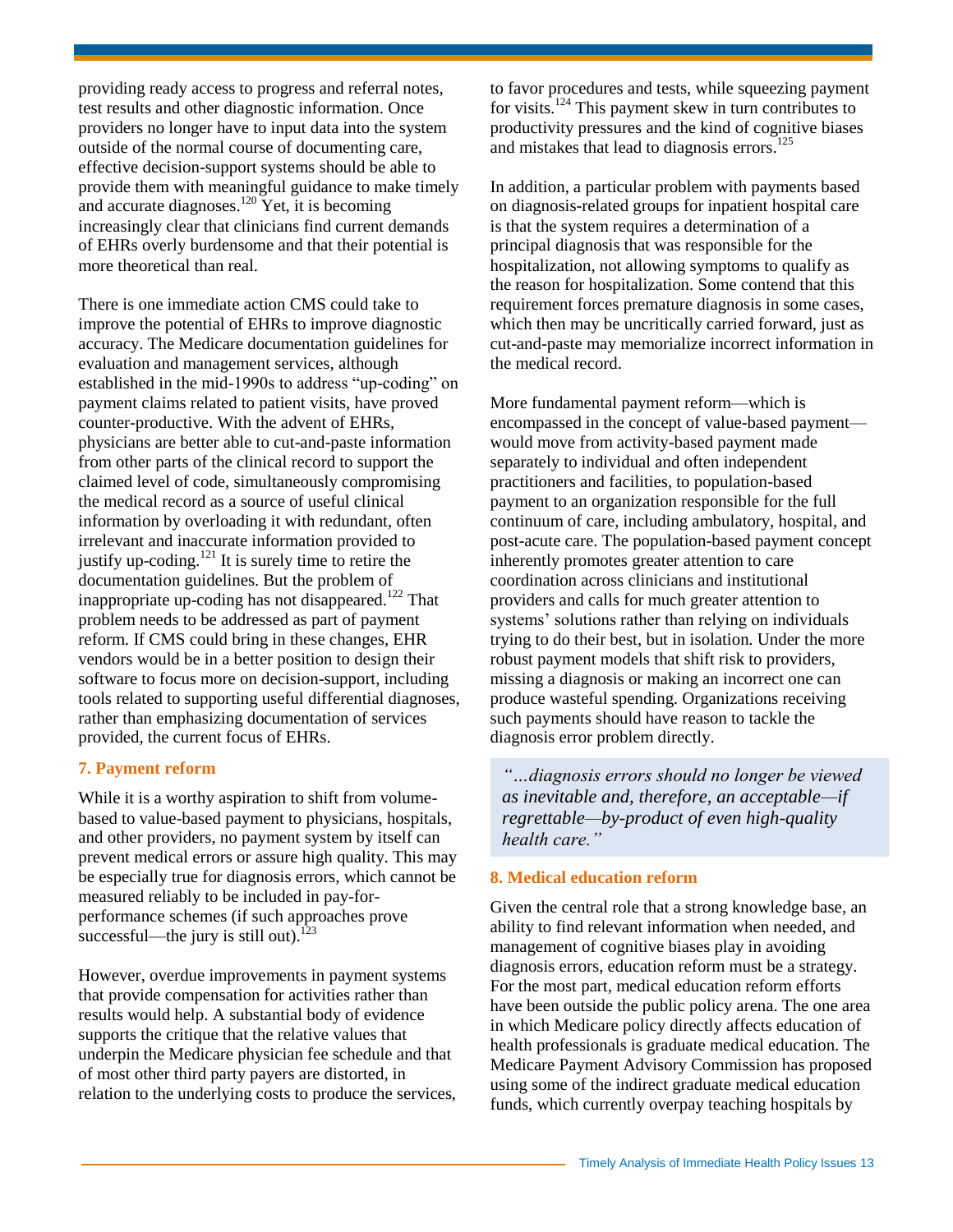nearly \$4 billion per year, to support a new approach of rewarding residency programs that support national priorities in improving the quality and efficiency of health care delivery.<sup>126</sup> The Medicare Payment Advisory Commission did not identify reduction in diagnosis errors as part of the package of educational reforms that would be fostered with a restructuring of the indirect medical education payments, but it fits well with other priorities, such as attention to effective use of information technology, evidence-based medical practice, and quality measurement and improvement.

# **Conclusion**

As evidenced by essays going back more than a century, physicians have long known that making correct and timely diagnoses is an essential part of their professional duties and responsibilities. For some physicians, making diagnostic judgments constitutes the largest part of the work they do. Yet, the issue of diagnosis error gets little attention as the major quality and safety issue it has long deserved to be. Recent work by a relatively small, dedicated group of researchers strongly suggests that diagnosis errors should no longer be viewed as inevitable and, therefore, an acceptable if regrettable—by-product of even high-quality health care. Rather, it is likely these errors represent failures that can be reduced substantially.

We will eventually learn whether the growing Congressional commitment to value-based purchasing is money well-spent or counterproductive, as some, including us, predict. Whatever the evidence ultimately shows about its value and for addressing the problem of diagnosis errors, the fact is we lack metrics to assess a clinician's or an organization's performance or to use them as the basis for rewarding or penalizing providers based on measured performance. Fortunately, given the centrality of diagnosis in the tradition and culture of medicine and in medical education, it is quite possible that concrete action steps—and some early success stories—would appeal to health professionals' intrinsic motivation to support their patients' well-being. What remains lacking is an ability to demonstrate that specific activities seeking to reduce clinician cognitive bias, improve work processes, and implement needed systems' approaches to health care delivery can reliably reduce the frequency of diagnosis errors, and can be successfully scaled for wide application and adoption.

We have presented a range of potential levers public policy has available to stimulate needed action. There are surely others. We present these not as a prescription that needs to be taken, but rather in hopes of stimulating attention and discussion about finally taking on the problem.

To read the summary of this paper, visit *[http://www.rwjf.org/en/research-publications/find-rwjf](http://www.rwjf.org/en/research-publications/find-rwjf-research/2014/04/placing-diagnosis-errors-on-the-policy-agenda.html)[research/2014/04/placing-diagnosis-errors-on-the](http://www.rwjf.org/en/research-publications/find-rwjf-research/2014/04/placing-diagnosis-errors-on-the-policy-agenda.html)[policy-agenda.html.](http://www.rwjf.org/en/research-publications/find-rwjf-research/2014/04/placing-diagnosis-errors-on-the-policy-agenda.html)*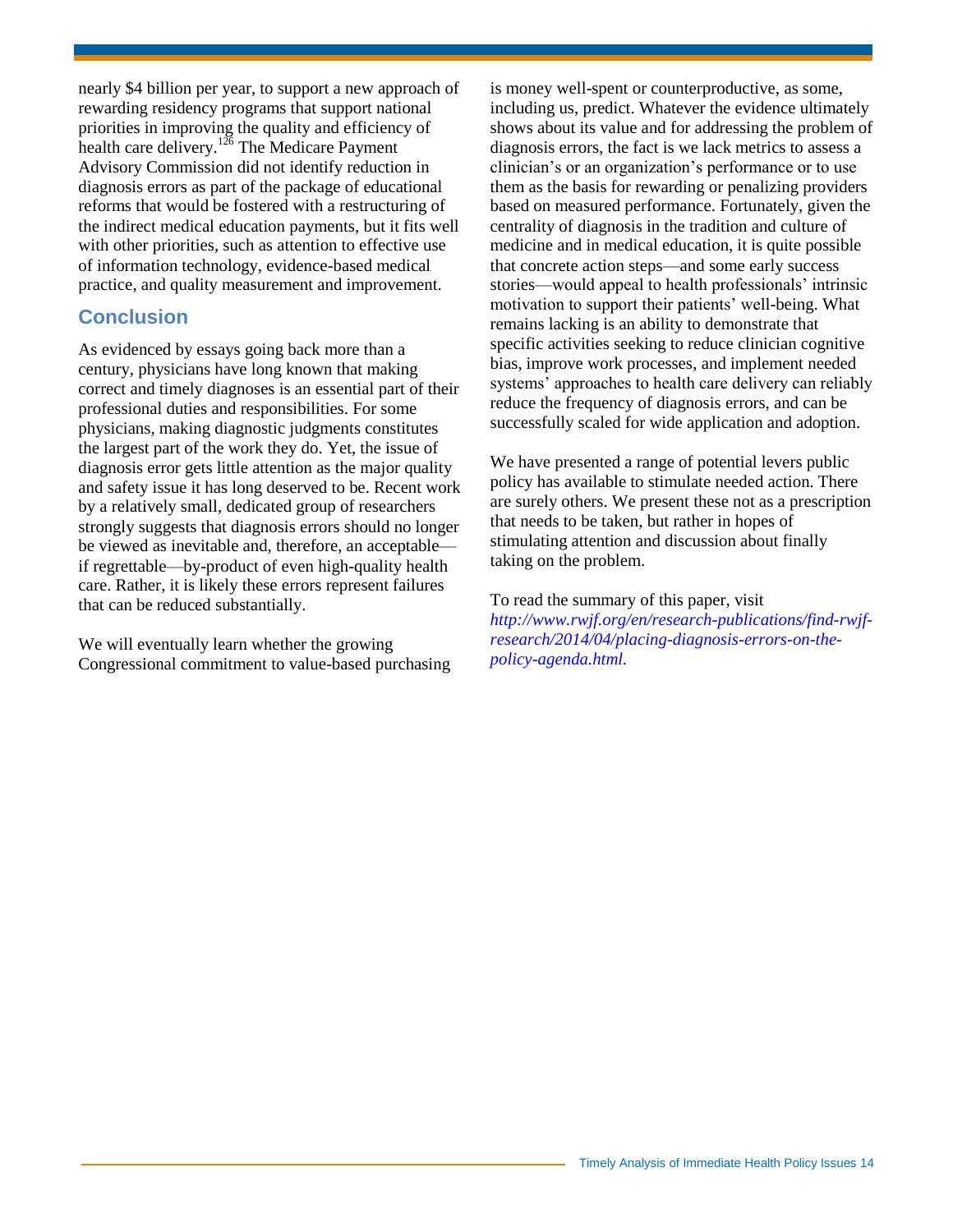*The views expressed are those of the authors and should not be attributed to the Robert Wood Johnson Foundation or the Urban Institute, its trustees, or its funders.* 

# **About the Authors and Acknowledgments**

Robert A. Berenson, MD is an institute fellow; Divvy K. Upadhyay, MBBS, MPH is a research associate at the Urban Institute's Health Policy Center in Washington D.C.; and Deborah A. Kaye, MD is a visiting fellow at the Center and a physician at the Brady Urological Institute, Johns Hopkins Medical Institutions, Baltimore. The authors thank Mark Graber, MD, senior fellow, RTI International and founding president of the Society to Improve Diagnosis in Medicine; and Lawrence Casalino, MD, PhD, chief of the Division of Outcomes and Effectiveness Research and an associate professor at Weill Cornell Medical College for their helpful comments on this paper. This research was funded by the Robert Wood Johnson Foundation and was reviewed at the foundation by Andrea Ducas, MPH, Emmy Hall Ganos, PhD, and Tara Oakman, PhD.

# **About the Urban Institute**

The Urban Institute is a nonprofit, nonpartisan policy research and educational organization that examines the social, economic, and governance problems facing the nation. For more information, visit *[www.urban.org](http://www.urban.org/)*. Follow the Urban Institute on Twitter *[www.urban.org/twitter](https://twitter.com/urbaninstitute)* or Facebook *[www.urban.org/facebook](https://www.facebook.com/urbaninstitute)*. More information specific to the Urban Institute's Health Policy Center, its staff, and its recent research can be found at *[www.healthpolicycenter.org](http://www.urban.org/health_policy/)*. For more information on this paper's topic, please contact Robert Berenson at *[rberenson@urban.org.](mailto:rberenson@urban.org)*

# **About the Robert Wood Johnson Foundation**

For more than 40 years the Robert Wood Johnson Foundation has worked to improve the health and health care of all Americans. We are striving to build a national culture of health that will enable all Americans to live longer, healthier lives now and for generations to come. For more information, visit *[www.rwjf.org](http://www.rwjf.org/)*. Follow the Foundation on Twitter at *[www.rwjf.org/twitter](https://twitter.com/rwjf)* or on Facebook at *[www.rwjf.org/facebook.](https://www.facebook.com/RobertWoodJohnsonFoundation)*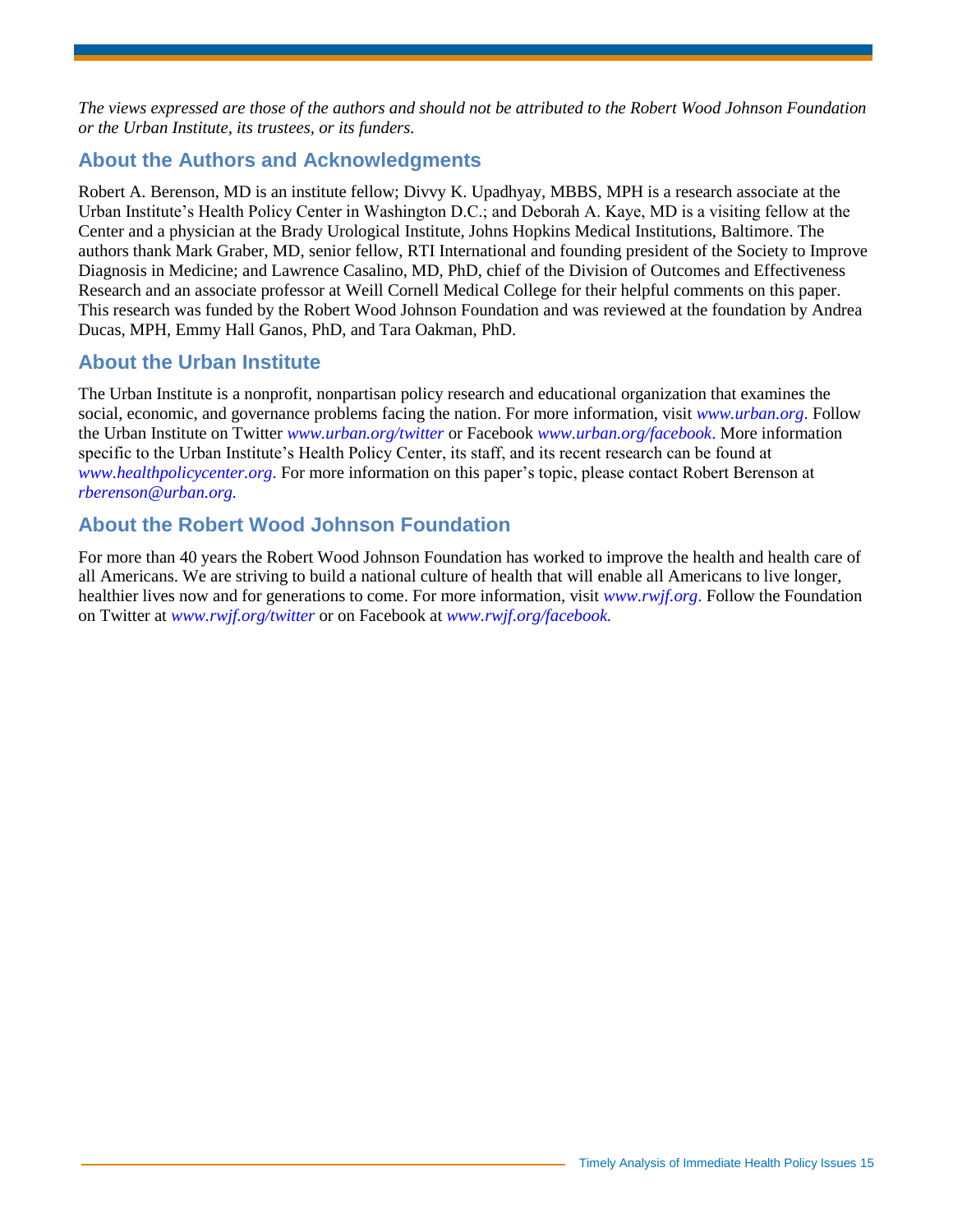#### **Notes**

<sup>1</sup> Cabot RC. "Diagnostic Pitfalls Identified During a Study of Three Thousand Autopsies." *Journal of the American Medical Association*, 59: 2295– 2298, 1912.

<sup>2</sup> Berner E and Graber M. "Overconfidence as a Cause of Diagnostic Error in Medicine." *American Journal of Medicine*, 121(5 Suppl): S2–23, 2008.; Kostopoulou O, Delaney BC, and Munro CW. "Diagnostic Difficulty and Error in Primary Care: A Systematic Review." *Family Practice Management*, 25(6): 400–413, 2008.

<sup>3</sup> Berner and Graber, "Overconfidence."

4 Tehrani A, Lee H, Mathews S, et al. "25-Year Summary of U.S. Malpractice Claims for Diagnostic Errors 1986–2010: An Analysis From the National Practitioner Data Bank." *BMJ Quality and Safety*, 22: 672–680, 2013.

<sup>5</sup> Chandra A, Nundy S and Seabury SA. "The Growth of Physician Medical Malpractice Payments: Evidence From the National Practitioner Data Bank." *Health Affairs,* 24: W5-240–249, May 2005. *<http://content.healthaffairs.org/content/early/2005/05/31/hlthaff.w5.240.full.pdf+html>* (accessed April 2014). 6 Landro L. "The Biggest Mistake Doctors Make." *The Wall Street Journal,* November, 17, 2013, *[http://online.wsj.com/news/articles/](http://online.wsj.com/news/articles/SB10001424052702304402104579151232421802264)*

*[SB10001424052702304402104579151232421802264](http://online.wsj.com/news/articles/SB10001424052702304402104579151232421802264)* (accessed April 2014). 7 "Misdiagnosis is an Overlooked and Growing Patient Safety Issue and Core Mission of Isabel Healthcare." Reston, VA: Isabel Healthcare, Inc., *<http://www.isabelhealthcare.com/pdf/USsurveyrelease-Final.pdf>* (accessed April 2014).

<sup>8</sup> Kohn LT, Corrigan JM, Donaldson MS, et al. *To Err Is Human: Building a Safer Health System*. Washington: Institute of Medicine, 1999.

<sup>9</sup> Wachter RM. "Why Diagnostic Errors Don't Get Any Respect—And What Can Be Done About Them." *Health Affairs*, 29(9): 1605–1610, 2010. <sup>10</sup> Graber, ML, Franklin N and Gordon R. "Diagnostic Error in Internal Medicine." *Archives of Internal Medicine*, 165(13): 1493–1499, 2005.

<sup>11</sup> Wachter, "Why Diagnostic Errors Don't Get Any Respect."; McDonald K, Matesic B, Contopoulos-Iannidis D, et al. "Patient Safety Strategies

Targeted at Diagnostic Errors—A Systematic Review." *Annals of Internal Medicine*, 158(5): 381–389, 2013.; Graber M, Kissam S, Payne V, et al. "Cognitive Interventions to Reduce Diagnostic Error: A Narrative Review." *BMJ Quality and Safety*, 21: 535–57, 2012.; Singh H, Graber M, Kissam S, et al. "System-Related Interventions to Reduce Diagnostic Errors: A Narrative Review." *BMJ Quality and Safety*, 21: 160–170, 2012.

<sup>12</sup> Croskerry P. "The Importance of Cognitive Errors in Diagnosis and Strategies to Minimize Them." *Academic Medicine*, 78: 775–780, 2003.

<sup>13</sup> Newman-Toker DE and Pronovost PJ. "Diagnostic Errors—The Next Frontier for Patient Safety." *Journal of the American Medical Association,*  301(10): 1060–2, 2009.

<sup>14</sup> Cadge W. "Errors of Diagnosis." *BMJ*, 2(1608): 892–894, 1891.

<sup>15</sup> Graber, et al. "Diagnostic Error in Internal Medicine."

<sup>16</sup> Welch HG. *Over-Diagnosed: Making People Sick in the Pursuit of Health*. Boston: Beacon Press, 2012.; Moynihan R, Doust J, and Henry D.

"Preventing Overdiagnosis: How to Stop Harming the Healthy." *BMJ*, 344: e3502, 2012.; Doust J and Glasziou P. "Is the Problem That Everything Is a Diagnosis?" *Australian Family Physician* 42(12): 856–859, 2013.

<sup>17</sup> Esserman LJ, Thompsom IM and Reid B. "Overdiagnosis and Overtreatment in Cancer: An Opportunity for Improvement." *Journal of the American Medical Association*, 310(8): 797–798, 2013.

<sup>18</sup> Miller AB, Wall C, Baines CJ, et al. "Twenty Five Year Follow-Up for Breast Cancer Incidence and Mortality of the Canadian National Breast Screening Study: Randomised Screening Trial." *BMJ*, 348–366, 2014.

<sup>19</sup> Brennan TA, Leape LL, Laird N, et al. "Incidence of Adverse Events and Negligence in Hospitalized Patients: Results From the Harvard Medical Practice Study I." *New England Journal of Medicine*, 324: 370–376, 1991.; Leape LL, Brennan TA, Laird NM, et al. "The Nature of Adverse Events in Hospitalized Patients: Results From the Harvard Medical Practice Study II." *New England Journal of Medicine*, 324: 377–384, 1991.

<sup>20</sup> Shojania KG, Burton EC, McDonald KM, et al. "Changes in Rates of Autopsy-Detected Diagnostic Errors Over Time." *Journal of the American Medical Association*, 289: 2849–2856, 2003.

<sup>21</sup> Leape L, Berwick D and Bates D. "Counting Deaths From Medical Errors." *Journal of the American Medical Association*, 288(19): 2405, 2002. <sup>22</sup> Singh H, Meyer, AN and Thomas EJ. "The Frequency of Diagnostic Errors in Outpatient Care: Estimations From Three Large Observational Studies Involving U.S. Adult Populations." *BMJ Quality and Safety,* April 2014, *[http://qualitysafety.bmj.com/content/early/2014/04/04/bmjqs-2013-](http://qualitysafety.bmj.com/content/early/2014/04/04/bmjqs-2013-002627.full) [002627.full](http://qualitysafety.bmj.com/content/early/2014/04/04/bmjqs-2013-002627.full)* (accessed April 2014).

<sup>23</sup> Graber et al., "Diagnostic Error in Internal Medicine."

<sup>24</sup> Graber ML, "Taking Steps Towards a Safer Future: Measures to Promote Timely and Accurate Medical Diagnosis." *American Journal of Medicine*, 121(5 Suppl): S43–S46, 2008.

<sup>25</sup> Thammasitboon S, Thammasitboon S, and Singhal G. "System-Related Factors Contributing to Diagnostic Errors." *Current Problems in Pediatric and Adolescent Health Care,* 43(9): 242–247, 2013.

<sup>26</sup> Graber et al., "Diagnostic Error in Internal Medicine."

<sup>27</sup> Newman-Toker DE and Pronovost PJ. "Diagnostic Errors—The Next Frontier for Patient Safety."

<sup>28</sup> Graber et al., "Diagnostic Error in Internal Medicine."; Croskerry P, "The Importance of Cognitive Errors in Diagnosis and Strategies to Minimize Them."

<sup>29</sup> Graber et al., "Diagnostic Error in Internal Medicine."; Van den Berge K and Mamede S. "Cognitive Diagnostic Error in Internal Medicine." *European Journal of Internal Medicine*, 24(6): 525–529, 2013.

<sup>30</sup> Croskerry P, Singhal G and Mamede S. "Cognitive Debiasing 1: Origins of Bias and Theory of Debiasing." *BMJ Quality and Safety*, 22 (Suppl 2): ii58–ii64, 2013.

<sup>31</sup> Winters B, Custer J, Galvagno S, et al. "Diagnostic Errors in the Intensive Care Unit: A Systematic Review of Autopsy Studies." *BMJ Quality and Safety*, 21: 894–902, 2012.

"Isabel Healthcare."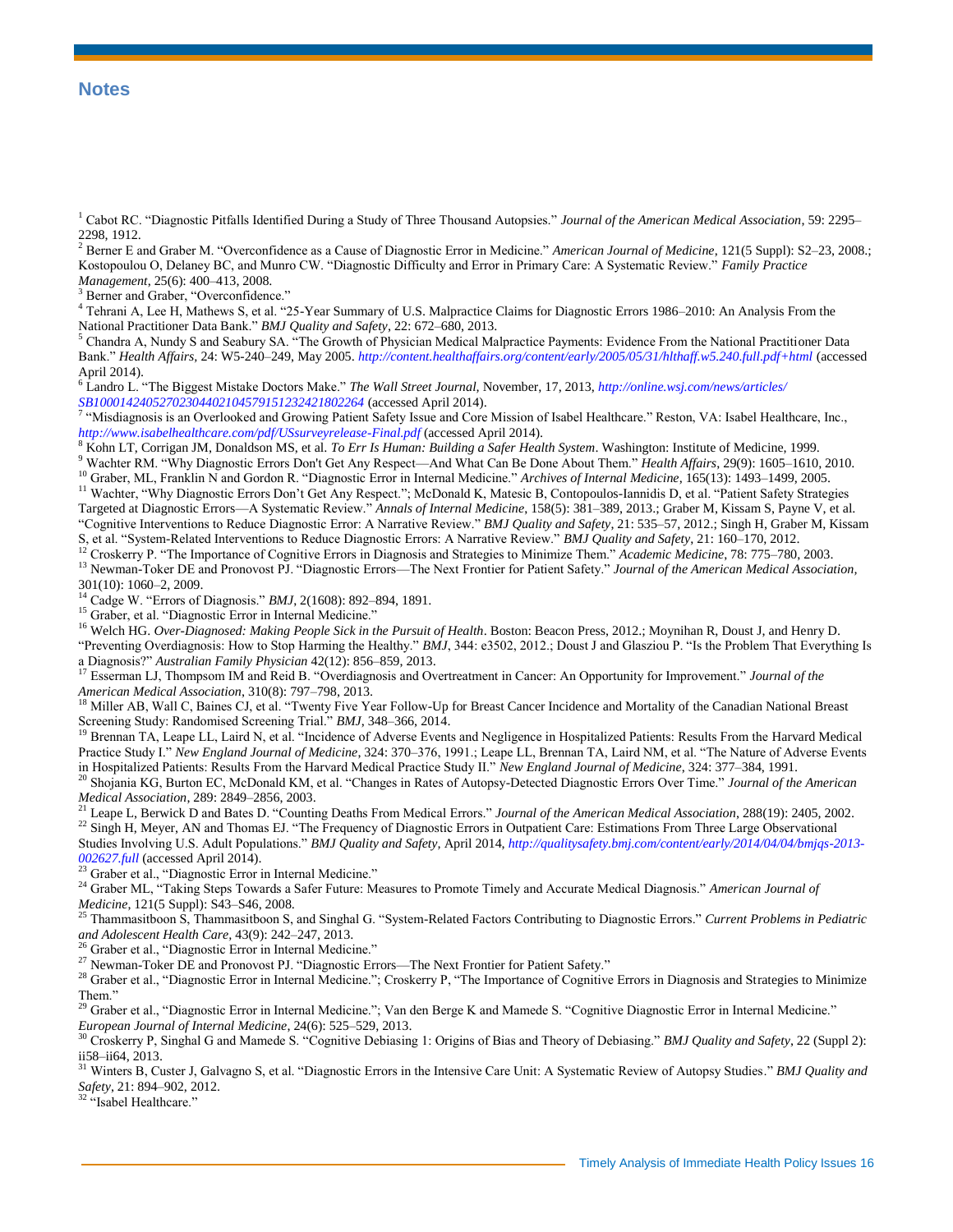<sup>33</sup> MacDonald OW. "Physician Perspectives on Preventing Diagnostic Errors." Waltham, MA: Quantia MD, 2011. *[http://www.quantiamd.com/q](http://www.quantiamd.com/q-qcp/QuantiaMD_PreventingDiagnosticErrors_Whitepaper_1.pdf)[qcp/QuantiaMD\\_PreventingDiagnosticErrors\\_Whitepaper\\_1.pdf](http://www.quantiamd.com/q-qcp/QuantiaMD_PreventingDiagnosticErrors_Whitepaper_1.pdf)* (accessed April 2014).

<sup>34</sup> Singh H, Thomas E, Wilson L, et al. "Errors of Diagnosis in Pediatric Practice: A Multisite Survey." *Pediatrics*, 126: 70–79, 2010.

<sup>35</sup> Peabody JW, Luck J, Jain S, et al. "Assessing the Accuracy of Administrative Data in Health Information Systems." *Medical Care*, 42: 1066–1072, 2004.

<sup>36</sup> Graber, "The Incidence of Diagnostic Error in Medicine."

<sup>37</sup> Beam CA, Layde PM and Sullivan DC. "Variability in the Interpretation of Screening Mammograms by U.S. Radiologists. Findings From a National Sample." *Archives of Internal Medicine*, 156: 209–213, 1996.

<sup>38</sup> Raab SS. "Variability of Practice in Anatomic Pathology and Its Effect on Patient Outcomes." *Seminars in Diagnostic Pathology*, 22: 177–185, 2005.

<sup>39</sup> Schiff GD, Hasan O, Kim S, et al. "Diagnostic Error in Medicine—Analysis of 583 Physician-Reported Errors." *Archives of Internal Medicine*, 169: 1881–87, 2009.; Gandhi TK, Kachalia A, Thomas EJ, et al. "Missed and Delayed Diagnoses in the Ambulatory Setting: A Study of Closed Malpractice Claims." *Annals of Internal Medicine*, 145: 488–496, 2006.

<sup>40</sup> Graber, "The Incidence of Diagnostic Error in Medicine."

<sup>41</sup> Tehrani et al., "25-Year Summary."

<sup>42</sup> Newman-Toker DE, Moy E, Valente E et al. "Missed Diagnosis of Stroke in the Emergency Department: A Cross-Sectional Analysis of a Large Population-Based Sample." *Diagnosis*. (Forthcoming April 2014).

<sup>43</sup> Newman-Toker DE, Robinson K, and Edlow J. "Frontline Misdiagnosis of Cerebrovascular Events in the Era of Modern Neuro-Imaging: A Systematic Review." *Annals of Neurology*, 64(Suppl 12): S17–18, 2008.

<sup>44</sup> Schiff GD, Hasan O, Kim S, et al. "Diagnostic Error in Medicine: Analysis of 583 Physician-Reported Errors." *Archives of Internal Medicine*, 169(20): 1881–1887, 2009.

<sup>45</sup> Murphy DR, Laxmisan A, Reis BA, et al. "Electronic Health Record-Based Triggers to Detect Delays in Cancer Diagnosis." *BMJ Quality and Safety,* 23(1): 8–16, 2014.

<sup>46</sup> Singh H, Traber D, Meyer A, et al. "Types and Origins of Diagnostic Errors in Primary Care Settings." *Journal of the American Medical Association Internal Medicine*, 173(6): 418–425, 2013.

<sup>47</sup> Graber, "The Incidence of Diagnostic Error in Medicine."

<sup>48</sup> Tversky A and Kahnemann D. "Belief in the Law of Small Numbers." *Psychological Bulletin,* 76: 105–110, 1971; Kahneman, D. *Thinking Fast and Slow*. New York: Farrar, Straus and Giroux, 2011.

<sup>49</sup> Croskerry, et al., "Cognitive Debiasing 1."

 $^{\rm 50}$ ibid.

<sup>51</sup> Norman G, Sherbino J, Dore K, et al. "The Etiology of Diagnostic Errors: A Controlled Trial of System 1 Versus System 2 Reasoning." *Academic Medicine,* 89(2): 277–84, 2014.; Norman GR and Eva KW. "Diagnostic Error and Clinical Reasoning." *Medical Education*, 44(1): 94–100, 2010.

<sup>52</sup> Croskerry et al., "Cognitive Debiasing 1."; Mamede S, Schmidt HG, and Penaforte JC. "Effects of Reflective Practice on the Accuracy of Medical Diagnoses." *Medical Education*, 42(5): 468–75, 2008.

 $53$  Croskerry et al., "Cognitive Debiasing 1."; Barger, LK, Ayas NT, Cade BE, et al. "Impact of Extended-Duration Shifts on Medical Errors, Adverse Events, and Attentional Failures." *PLOS Medicine*, 3(12): e487, 2006.

<sup>54</sup> ibid; Kostopoulou O, Delaney BC, Munro CW. "Diagnostic Difficulty and Error in Primary Care—A Systematic Review." *Family Practice*, 25(6): 400–413, 2008.

<sup>55</sup> Croskerry et al., "Cognitive Debiasing 1."; Mamede et al., "Effects of Reflective Practice."; LeBlanc VR, Norman GR, and Brooks LR "Effect of a Diagnostic Suggestion on Diagnostic Accuracy and Identification of Clinical Features." *Academic Medicine*, 76(10): S18–S20, 2001.

<sup>56</sup> Croskerry P. "Bias: A Normal Operating Characteristic of the Diagnosing Brain." *Diagnosis*, 1(1): 23–27, 2014.

 $^{\rm 57}$ ibid.

<sup>58</sup> Thammasitboon et al.,"System-Related Factors."; Graber et al., "Diagnostic Error in Internal Medicine."; Gandhi TK. "Fumbled Handoffs: One Dropped Ball After Another." *Annals of Internal Medicine*, 142(5): 352–358, 2005; Singh H, Petersen, L, Thomas, E. "Understanding Diagnostic Errors in Medicine: A Lesson From Aviation." *Quality and Safety in Health Care*, 15(3): 159–164, 2006; Volpintesta E. "Administrative Overload as a Cause of Diagnostic Error." *JAMA Internal Medicine*, 173(20): 1927, 2013.

<sup>59</sup> Schiff et al., "Diagnostic Error in Medicine."; Thammasitboon et al., "System-Related Factors."; Norman and Eva, "Diagnostic Error and Clinical Reasoning."

<sup>60</sup> Schiff et al., "Diagnostic Error in Medicine."

<sup>61</sup> Schiff et al., "Diagnostic Error in Medicine."; Singh et al., "Types and Origins of Diagnostic Errors."

 $62$  Poon EG, Ganhdi TK, Sequist TD, et al. "I Wish I Had Seen This Test Result Earlier!": Dissatisfaction With Test Result Management Systems in Primary Care." *Archives of Internal Medicine*, 164(20): 2223, 2004.; Gandhi, "Fumbled Handoffs."; Pereira TC, Liu Y, and Silverman JF. "Critical Values in Surgical Pathology." *American Journal of Clinical Pathology*, 122(2): 201–205, 2004.

<sup>63</sup> Singh et al., "Types and Origins of Diagnostic Errors."

<sup>64</sup> Graber et al., "Diagnostic Error in Internal Medicine."

<sup>65</sup> Kostopoulou et al., "Diagnostic Difficulty and Error in Primary Care."

<sup>66</sup> Croskerry, "The Importance of Cognitive Errors in Diagnosis and Strategies to Minimize Them."

<sup>67</sup> El-Kareh R, Hasan O and Schiff G. "Use of Health Information Technology to Reduce Diagnostic Errors." *BMJ Quality and Safety*, 22(Suppl 2): ii40–ii51, 2013.

<sup>68</sup> Zakim D, Braun N, Fritz P, et al. "Underutilization of Information and Knowledge in Everyday Medical Practice: Evaluation of a Computer-Based Solution." *BMC Medical Informatics and Decision Making*, 8(1): 50, 2008.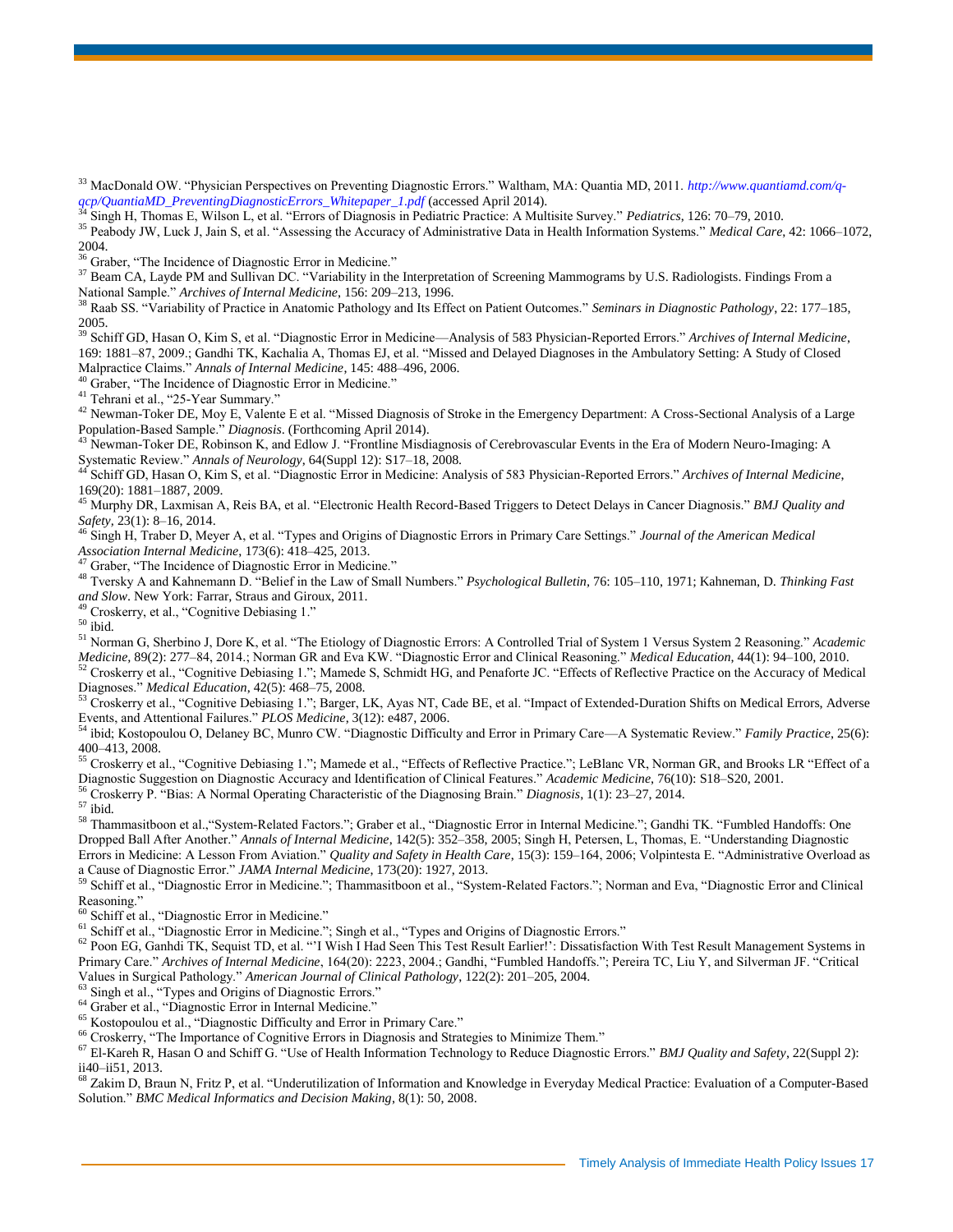<sup>69</sup> Schiff GD and Bates DW. "Can Electronic Clinical Documentation Help Prevent Diagnostic Errors?" *New England Journal of Medicine*, 362(12): 1066–1069, 2010.

<sup>70</sup> Ramnarayan P, Winrow A, Coren M, et al. "Diagnostic Omission Errors in Acute Paediatric Practice: Impact of a Reminder System on Decision-Making." *BMC Medical Informatics & Decision Making*,6:37, 2006.; Ramnarayan P, Cronje N, Brown R, et al. "Validation of a Diagnostic Reminder System in Emergency Medicine: A Multi-Centre Study." *Emergency Medicine Journal*. 24(9):619-24, 2007.; Maude, J. "Differential Diagnosis: The Key to Reducing Diagnosis Error, Measuring Diagnosis and a Mechanism to Reduce Healthcare Costs." *Diagnosis*, 1(1): 107–109, 2014.

<sup>71</sup> Sittig DF, Krall MA, Dykstra RH, et al. "A Survey of Factors Affecting Clinician Acceptance of Clinical Decision Support." *BMC Medical Informatics & Decision Making*, 6(6), 2006.

 $72^{\circ}$  El-Kareh R, et al. "Use of Health Information Technology."; Berner ES and Graber ML. "Overconfidence as a Cause of Diagnostic Error in Medicine." *American Journal of Medicine*, 121(5 Suppl): S2–S23, 2008.

<sup>73</sup> El Kareh et al., "Use of Health Information Technology."

<sup>74</sup> Sittig et al., "A Survey of Factors Affecting Clinician Acceptance of Clinical Decision Support."

<sup>75</sup> Schwartz WB, Patil RS, and Szolovits P. "Artificial Intelligence in Medicine Where Do We Stand?" *Jurimetrics*, 27(4): 362–369, 1987; El Kareh, et al., "Use of Health Information Technology."

<sup>76</sup> El Kareh, et al., "Use of Health Information Technology."

<sup>77</sup> Dilsizian SE and Siegel EL. "Artificial Intelligence in Medicine and Cardiac Imaging: Harnessing Big Data and Advanced Computing to Provide Personalized Medical Diagnosis and Treatment." *Current Cardiology Reports*, 16(1): 441, 2014.  $78$  ibid.

<sup>79</sup> Ash JS, Sittig DF, Dykstra R, et al. "The Unintended Consequences of Computerized Provider Order Entry: Findings From a Mixed Methods Exploration." *International Journal of Medical Informatics*, 78(1 Suppl): S69–76, 2009.

<sup>80</sup> Berenson RA, Basch P and Sussex A. "Revisiting E&M Visit Guidelines—A Missing Piece of Payment Reform." *New England Journal of Medicine*, 364: 1892–1895, 2011.

<sup>81</sup> Schiff GD and Bates DW, "Can Electronic Clinical Documentation Help Prevent Diagnostic Errors?"; Ash JS, Berg, M, and Coiera, E. "Some Unintended Consequences of Information Technology in Health Care: The Nature of Patient Care Information System-Related Errors." *Journal of the American Medical Informatics Association*, 11(2): 104–12, 2004; Hayrinen K, Saranto K and Nykanen P. "Definition, Structure, Content, Use and Impacts of Electronic Health Records: A Review of the Research Literature." *International Journal of Medical Informatics*, 77(5): 291–304, 2008. <sup>82</sup> Ash et al., "The Unintended Consequences of Computerized Provider Order Entry."

83 Singh et al., "Types and Origins of Diagnostic Errors in Primary Care Settings."

<sup>84</sup> Landro, "The Biggest Mistake Doctors Make."

<sup>85</sup> Schiff GD, Kim S, Abrams R, et al. "Diagnosing Diagnosis Errors: Lessons From a Multi-Institutional Collaborative Project. Advances in Patient Safety: From Research to Implementation." *Advances in Patient Safety Volume 2*. Rockville, MD: Agency for Healthcare Research and Quality, 2006. *[http://www.ahrq.gov/professionals/quality-patient-safety/patient-safety-resources/resources/advances-in-patient-safety/vol2/Schiff.pdf.](http://www.ahrq.gov/professionals/quality-patient-safety/patient-safety-resources/resources/advances-in-patient-safety/vol2/Schiff.pdf)* (accessed April 2014).

<sup>86</sup> Graber ML. "Diagnostic Errors in Medicine: A Case of Neglect." *Joint Commission Journal on Quality and Patient Safety*, 31(2): 106–113, 2005. <sup>87</sup> *2013 Annual Progress Report to Congress: National Strategy for Quality Improvement in Health Care.* Washington: U.S. Department of Health and Human Services, 2013, *<http://www.ahrq.gov/workingforquality/nqs/nqs2013annlrpt.pdf>* (accessed April 2014).

<sup>88</sup> Graber ML, Franklin N and Gordon R. "Diagnostic Error in Internal Medicine." *Archives of Internal Medicine,* 165(13):1493-9, 2005.

<sup>89</sup> Wachter RM, "Diagnostic Errors: Central to Patient Safety, Yet Still in the Periphery of Safety's Radar Screen," *Wachter's World*, October 9, 2013, *<http://community.the-hospitalist.org/2013/10/09/diagnostic-errors-central-to-patient-safety-yet-still-in-the-periphery-of-safetys-radar-screen/>* (accessed April 2014).

<sup>90</sup> *Diagnosis*, Berlin: De Gruyter, 2014, *<http://www.degruyter.com/view/j/dx>* (accessed April 2014); *Educational Resources*. Society to Improve Diagnosis in Medicine, 2013, *<http://www.improvediagnosis.org/?page=Resources>* (accessed April 2014).

<sup>91</sup> *Diagnostic Error in Medicine.* Washington: Institute of Medicine, 2014, *<http://www.iom.edu/Activities/Quality/DiagnosticErrorMedicine.aspx>* (accessed April 2014).

U.S. House 113<sup>th</sup> Congress, 2<sup>nd</sup> Session. H.R. 4015, *SGR Repeal and Medicare Provider Payment Modernization Act of 2014*, 2014.

93 Berenson RA, Pronovost PJ and Krumholtz HM. "Achieving the Potential of Health Care Performance Measures: Timely Analysis of Immediate Health Policy Issues." Washington: Urban Institute, 2013. *<http://www.rwjf.org/content/dam/farm/reports/reports/2013/rwjf406195>* (accessed April 2014).

<sup>94</sup> Newman-Toker DE and Pronovost P—manuscript in preparation.

<sup>95</sup> AHRQ Announces Interest in Research to Improve Diagnostic Performance in Ambulatory Care Settings. Rockville, MD: Agency for Healthcare Research and Quality 2013, *<http://grants.nih.gov/grants/guide/notice-files/NOT-HS-13-009.html>* (accessed April 2014).

 $96$  Newman-Toker DE and Pronovost P—manuscript in preparation.

 $^{97}$  Personal communication via email with Mark Graber, December, 2013.

<sup>98</sup> *Conditions for Coverage (CfCs) and Conditions of Participations (CoPs).* Baltimore, MD: Centers for Medicare & Medicaid Services, 2013, *[https://www.cms.gov/Regulations-and-Guidance/Legislation/CFCsAndCoPs/index.html?redirect=/CFCsAndCoPs/06\\_Hospitals.asp](https://www.cms.gov/Regulations-and-Guidance/Legislation/CFCsAndCoPs/index.html?redirect=/CFCsAndCoPs/06_Hospitals.asp)* (accessed April 2014)*.*

<sup>99</sup>*Accountable Care Organizations*. Baltimore, MD: Centers for Medicare & Medicaid Services, 2014, *[http://www.medicare.gov/manage-your](http://www.medicare.gov/manage-your-health/coordinating-your-care/accountable-care-organizations.html)[health/coordinating-your-care/accountable-care-organizations.html](http://www.medicare.gov/manage-your-health/coordinating-your-care/accountable-care-organizations.html)* (accessed April 2014).

<sup>100</sup>*Statutes/Regulations/Guidance.* Baltimore, MD: Centers for Medicare & Medicaid Services, 2014, *[http://www.cms.gov/Medicare/Medicare-Fee](http://www.cms.gov/Medicare/Medicare-Fee-for-Service-Payment/sharedsavingsprogram/Statutes_Regulations_Guidance.html)[for-Service-Payment/sharedsavingsprogram/Statutes\\_Regulations\\_Guidance.html](http://www.cms.gov/Medicare/Medicare-Fee-for-Service-Payment/sharedsavingsprogram/Statutes_Regulations_Guidance.html)* (accessed April 2014).

<sup>101</sup> Graber ML, Trowbridge R, Myers JS, et al. "The Next Organizational Challenge: Finding and Addressing Diagnostic Error." *The Joint Commission Journal on Quality and Patient Safety*, 40(3): 102-110, 2014.